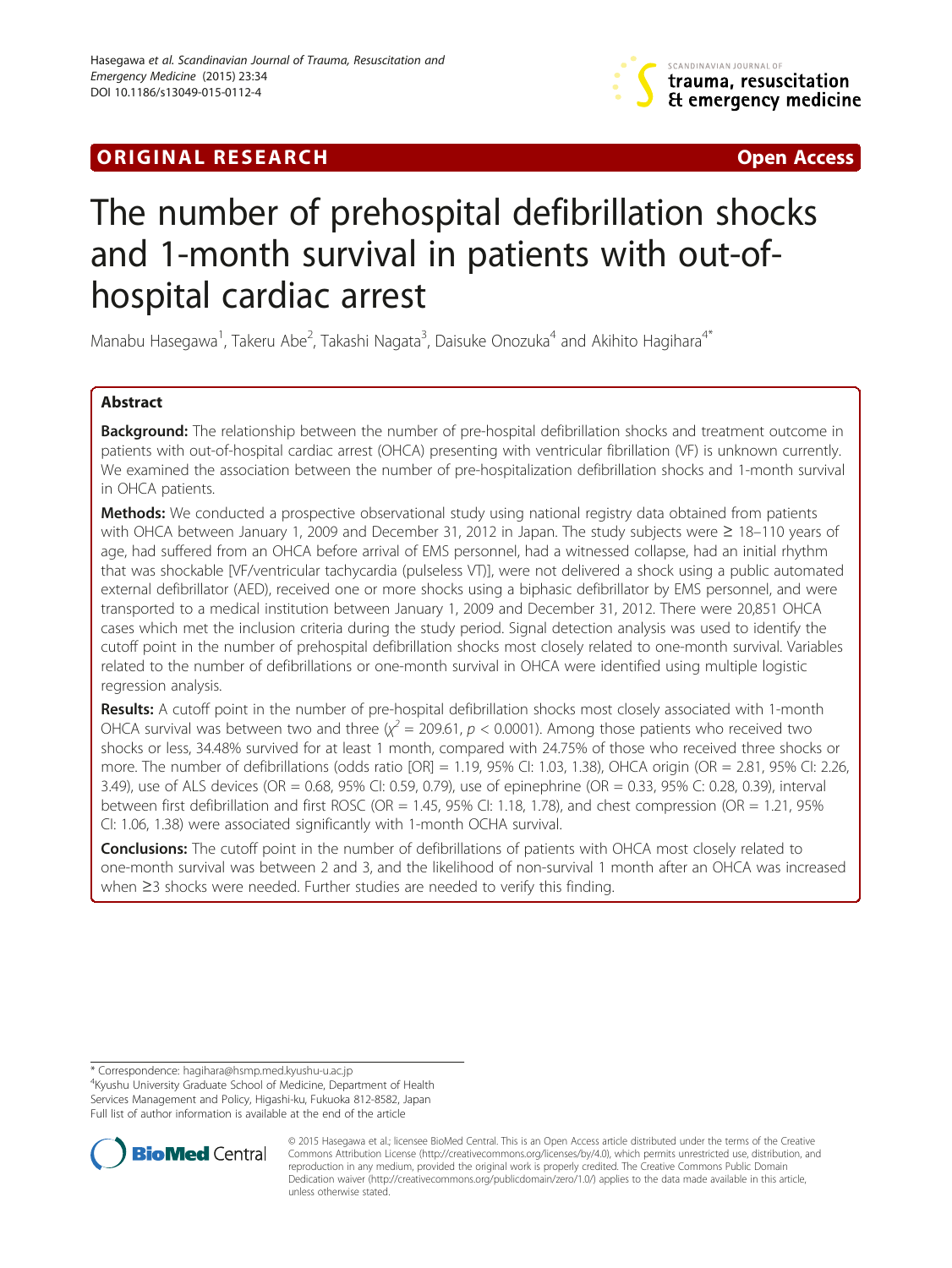## Background

Defibrillation is an important intervention for patients with out-of-hospital cardiac arrest (OHCA) during advanced life support (ALS). In particular, treatment combining chest compressions with defibrillation is recommended when a patient presents with ventricular fibrillation (VF). As recurrence of VF after the first fibrillation is common, two or more defibrillation shocks are necessary typically [\[1](#page-11-0)-[3\]](#page-11-0). Regarding the manner in which defibrillation and chest compressions should be coordinated during pre-hospital cardiopulmonary resuscitation (CPR) in an OHCA patients, the CPR guidelines released in 2005 recommended resuming CPR immediately for 2 consecutive min following a defibrillation shock to minimize the CPR "hands-off" time [[4,5\]](#page-11-0). In addition, each shock should be followed by a rhythm analysis and pulse check after the 2-min CPR. The current (2010) and 2005 CPR guidelines are in accordance with regard to pre-hospital defibrillation [\[6](#page-11-0)].

Data pertaining to the response of recurrent shockable rhythm episodes to defibrillation shock are limited [[1,2,7\]](#page-11-0). According to a Dutch study using the resuscitation guidelines of 2000, the rate of VF termination by defibrillation was 92% following the first shock, compared with 61% after the second shock and 83% after the third shock [\[7\]](#page-11-0). However, 48% of the cohort presented refibrillation within 2 min of the first defibrillation shock, and 74% received at least one shock for refibrillation during the prehospital ALS process [[7\]](#page-11-0). According to the current guidelines, when two or more shocks are required, a shock should be administered following CPR (for 2 consecutive min), a rhythm analysis, and pulse check. Furthermore, and particularly in Japan, the second, and any subsequent, shocks should be administered under the guidance of an on-line physician [\[8,9\]](#page-11-0). Therefore, it takes longer to deliver a shock in Japan than in areas where permission from an on-line emergency physician is not required.

If three shocks were allowed without the approval of an on-line physician, an improved resuscitation outcome in the OHCA would be expected. At present, the relationship between the number of defibrillation shocks given to OHCA patients presenting with a shockable rhythm in pre-hospital and 1-month survival is unknown. The purpose of this study was to assess the association between the number of pre-hospital defibrillation shocks and 1-month survival in OHCA patients. This was a prospective observational study using national Japanese registry data.

## Methods

## Data collection

The emergency medical service (EMS) system in Japan has been explained previously [[10,11\]](#page-11-0). Briefly, in 2011

Japan had a population of 127,959,771, and EMS was provided through 798 fire stations with municipal government dispatch centers [\[12](#page-11-0)]. Except for obvious death, such as decapitation, incineration, decomposition, rigor mortis, or dependent cyanosis, all patients with OHCA who are treated by EMS personnel are transported to hospitals, because Japanese guidelines prohibit terminating resuscitation in the field [\[8](#page-11-0)]. In most cases, an ambulance crew consisted of three emergency personnel, including at least one emergency life-saving technician. The current Japanese CPR guidelines, which are based completely on the AHA 2005 CPR guidelines, allow only one defibrillation shock; an EMS crew must obtain approval from an on-line emergency physician when two or more shocks are required to treat VF [[9\]](#page-11-0). Using the standardized Utstein style template, all OHCA cases were registered in a prospective, nationwide, populationbased database by the Fire and Disaster Management Agency (FDMA). The EMS person in charge of each OHCA patient contacted the doctor who treated the patient to collect 1-month follow-up data [\[8](#page-11-0)]. After an electronic data check by the FDMA, data from the 798 fire stations in the 47 prefectures were integrated into a national registry system on the FDMA database server.

This study was reviewed and approved by the ethics committee at Kyushu University Graduate School of Medicine. The requirement for written informed consent was waived.

#### Subjects

Study subjects in 2009 were resuscitated under the 2005 resuscitation guidelines, and those in 2010, 2011 and 2012 were resuscitated under the 2010 resuscitation guidelines. The study patients were  $\geq 18-110$  years of age, had suffered from an OHCA before arrival of EMS personnel, had a witnessed collapse, had an initial rhythm that was shockable [VF/ventricular tachycardia (pulseless VT)], were not delivered a shock using a public automated external defibrillator (AED), received one or more shocks using a biphasic defibrillator by EMS personnel, and were transported to a medical institution between January 1, 2009 and December 31, 2012. Because this study aimed to evaluate the association between the number of pre-hospital defibrillations (administered by EMS personnel using a biphasic defibrillator) and 1-month survival after an OHCA, patients administered a shock with a public AED were excluded from the analysis. In addition, patients for whom the time from the call until arrival at the scene was > 60 min or from the call until arrival at the hospital was > 480 min were excluded from the analysis. Of 493,320 OHCA cases between January 1, 2009 and December 31, 2012, 20,851 (4.23%) were used for analysis, and the remaining cases were excluded according to the inclusion criteria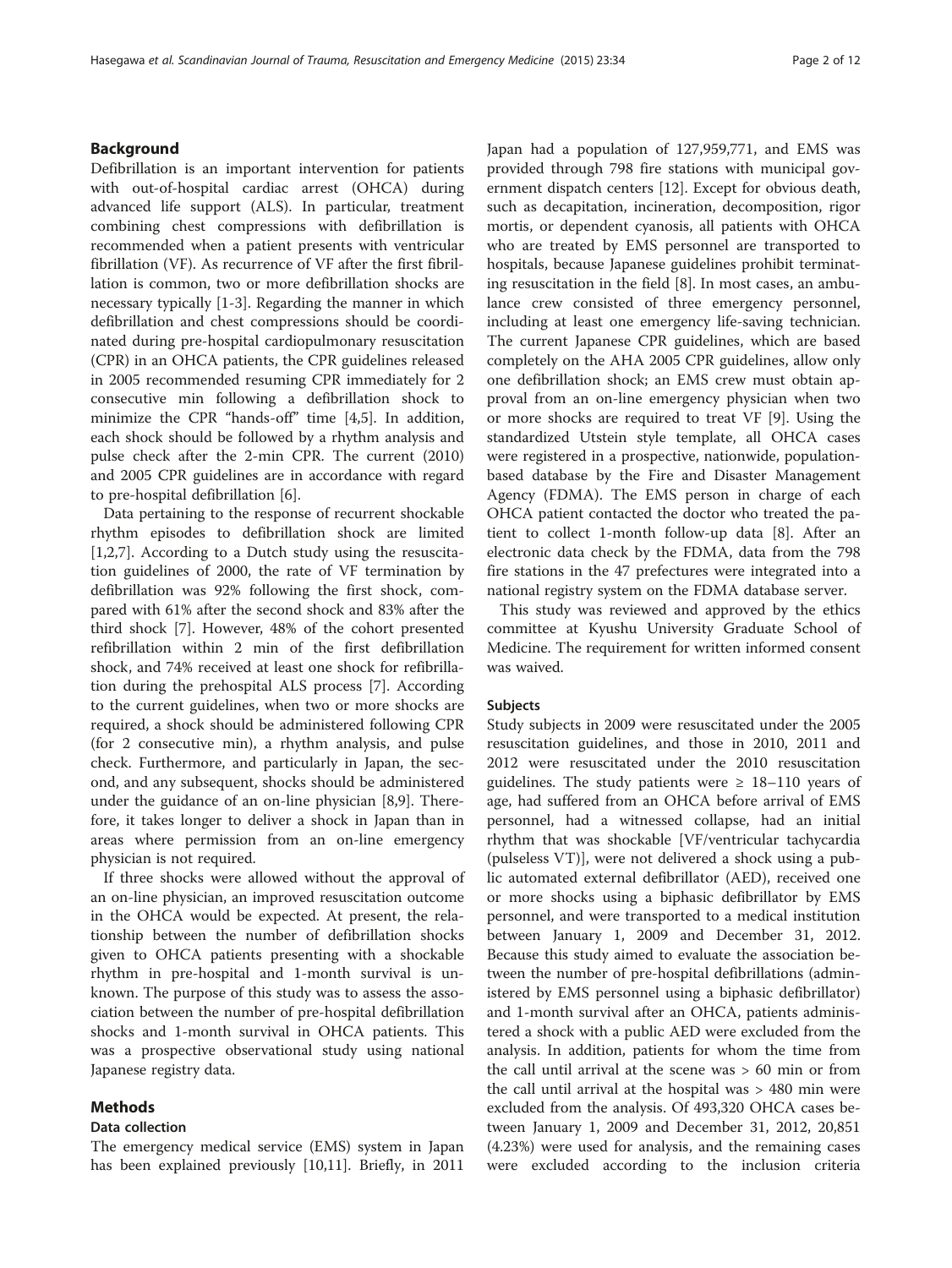(Figure 1). It is notable that >95% of the initial subjects  $(n = 493,320)$  were excluded due to multiple inclusion criteria. Since information on a patient's status 1 month after the event is mandatory in the Utstein template, no patients were lost to follow-up in the study.

## Study variables

The study variables are listed in Table [1.](#page-3-0) The origin of cardiac arrest (i.e., cardiac or noncardiac) was determined clinically by the physician in charge with the aid of EMS personnel. The shockable rhythm category also included pulseless VT. Time from the call to the scene or until arrival at the hospital was measured using fire station dispatch records and the watch of an emergency lifesaving technician. The endpoint was 1-month survival after cardiac arrest. In addition, to describe the neurologic status of survivors, survival with minimal neurological impairment, which was defined as a cerebral performance category (CPC) category of 1 or 2, and survival with minimal neurological impairment, which was defined as an overall performance category (OPC)

of 1 or 2, were calculated [[13,14\]](#page-11-0). The mean CPC or OPC among survivors was also calculated. The EMS person in charge of each OHCA patient had a face-toface consultation with the doctor who treated the patient at the hospital to collect the 1-month follow-up data. If the patient was no longer at the hospital, the EMS personnel conducted a follow-up search, and 1-month survival data was collected after the event.

## Statistical analysis

The data from patients who experienced OHCAs between January 1, 2009 and December 31, 2012 in Japan and were in the national registry  $(n = 493,320)$  and who met the inclusion criteria regarding patient age, treatment, and time course were analyzed  $(n = 20,851)$ (Figure 1). Descriptive analyses using the entire sample set were conducted using t-tests for continuous variables or chi-square tests for categorical variables.

Signal detection analysis (SDA) (ROC 5.0 software19) was performed to determine the cutoff point in the number of prehospital defibrillation shocks which is

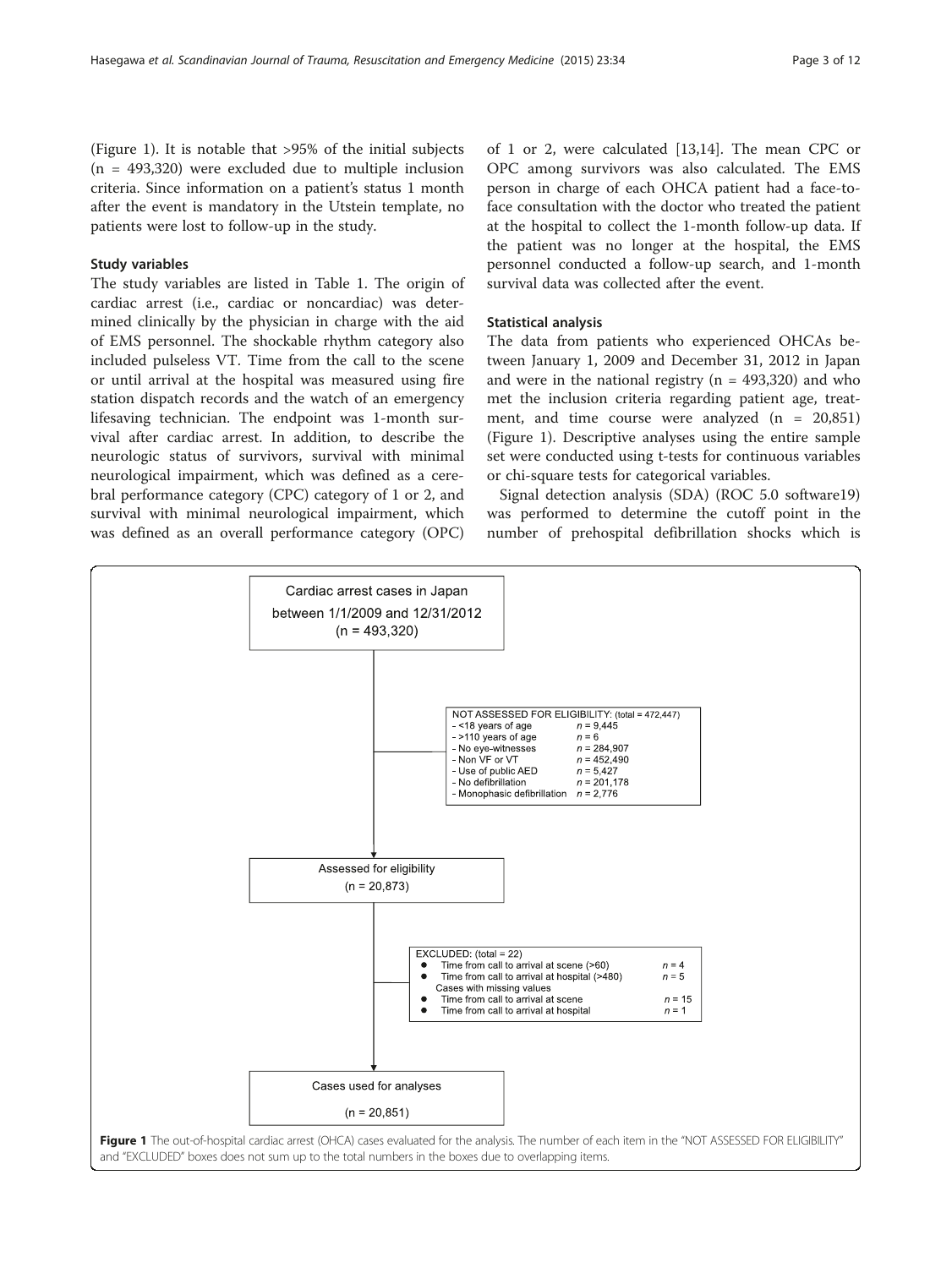| <b>Variables</b>                                                                                                   |                   |
|--------------------------------------------------------------------------------------------------------------------|-------------------|
| (OHCA patients)                                                                                                    |                   |
| Age (yr) (mean $\pm$ standard deviation [SD])                                                                      | $65.73 \pm 15.28$ |
| Sex (male), no. (%)                                                                                                | 16368 (78.50)     |
| Origin of OHCA (cardiac origin), no. (%)                                                                           | 18598 (89.19)     |
| Relationship between bystander and patient (family member), no. (%)                                                | 11194 (53.69)     |
| (CPR initiated by bystander)                                                                                       |                   |
| Chest compressions (yes), no. (%)                                                                                  | 9681 (46.43)      |
| Rescue breathing (yes), no. (%)                                                                                    | 2228 (10.69)      |
| (Life support by EMS personnel)                                                                                    |                   |
| Emergency life-saving technician in ambulance (yes), no. (%)                                                       | 20284 (97.28)     |
| Advanced life support by MD (yes), no. (%)                                                                         | 2648 (12.70)      |
| Time from call to arrival at scene (min) (mean $\pm$ SD)                                                           | $7.09 \pm 3.25$   |
| Time from call to arrival at hospital (min) (mean $\pm$ SD)                                                        | $33.68 \pm 15.50$ |
| Use of ALS devices (laryngeal mask/an adjunct airway/ tracheal tubes), no. (%)                                     | 8440 (40.48)      |
| Epinephrine use (yes), no. (%)                                                                                     | 4644 (22.27)      |
| Time from the first defibrillation to the first ROSC before hospital arrival (min) (mean $\pm$ SD)                 | $7.67 \pm 9.59$   |
| Number of defibrillations by EMS personnel (mean $\pm$ SD)                                                         | $2.36 \pm 1.67$   |
| Proportions of the number of defibrillations (%)                                                                   |                   |
| 1                                                                                                                  | 8403 (40.30)      |
| $\geq$ 2                                                                                                           | 12448 (59.70)     |
| Frequency of patients who took ≤1 min. from the first defibrillation to the first ROSC before hospital arrival (%) | 2743 (13.16)      |
| (Endpoint)                                                                                                         |                   |
| 1-month survival after cardiac arrest (yes), no. (%)                                                               | 6480 (31.08)      |
| ROSC (yes), no. (%)                                                                                                | 6876 (32.98)      |

<span id="page-3-0"></span>

|  | Table 1 Baseline characteristics of the patients with out-of-hospital cardiac arrest (OHCA) who received a biphasic |  |  |  |  |  |
|--|---------------------------------------------------------------------------------------------------------------------|--|--|--|--|--|
|  | defibrillation shock before hospital arrival $(n = 20.851)$                                                         |  |  |  |  |  |

most closely related to one-month survival in ROSC. SDA focuses on the parameters of "sensitivity" and "specificity" [\[15,16](#page-11-0)]. "Sensitivity" was defined as "the percentage of patients who had a specific number of defibrillation shocks among those who survived 1 month". "Specificity" was defined as "the percentage of patients who did not have a specific number of defibrillation shocks among those who did not survive 1 month". This signal detection parameter is equivalent to the  $\chi$ 2 statistic ( $df = 1$ ), which means that the subjects are categorized into a  $2 \times 2$  table consisting of dependent and independent variables [\[15,16\]](#page-11-0). SDA is called repetitive partitioning, and "number of defibrillation shocks" had nine cut-off points (i.e., 1, 2, 3, 4, 5, 6, 7, 8, 9, 10, or more). When the parameter (i.e., number of shocks) has the largest  $\chi^2$  value (df = 1) at a certain cut-off point, the cutoff point in the equation is the best predictor of 1 month survival [[15](#page-11-0)-[19\]](#page-11-0).

To identify variables associated with the number of pre-hospital defibrillations or 1-month survival, we performed multiple logistic regression analysis, using the number of defibrillations (0:  $\geq$ 3, 1:  $\leq$ 2) or 1-month survival (0: "no", 1: "yes") as the dependent variable and the predictors listed in Table 1 (aside from endpoint) as the independent variables. With respect to the time between the first defibrillation and the first ROSC prior to hospitalization, because previous studies reported differences between the initial and recurrent VF during prehospital CPR [\[1,9](#page-11-0)], dummy variables were introduced to differentiate these two categories (i.e., 1:  $\leq$ 1 min, 0: > 1 min). "1:  $\leq$  1 min" indicates those cases in which a response with a sustained, organized rhythm was obtained using a single shock, whereas " $0:$  > 1 min" indicates all other cases. In order to verify the validity of the initial SDA analysis, we conducted SDA with 1-month survival as the dependent variable and time from the call until arrival at the hospital as a predictor variable in the same sample, and we identified a cut-off point in the time from the call until the arrival at the hospital used to divide the patients into two groups. Then, we calculated the mean shock numbers in the two hospital arrival time groups. Two-tailed p-values < 0.05 were considered significant. Analyses were conducted using SPSS ver. 19 software (SPSS, Inc., Chicago, IL, USA).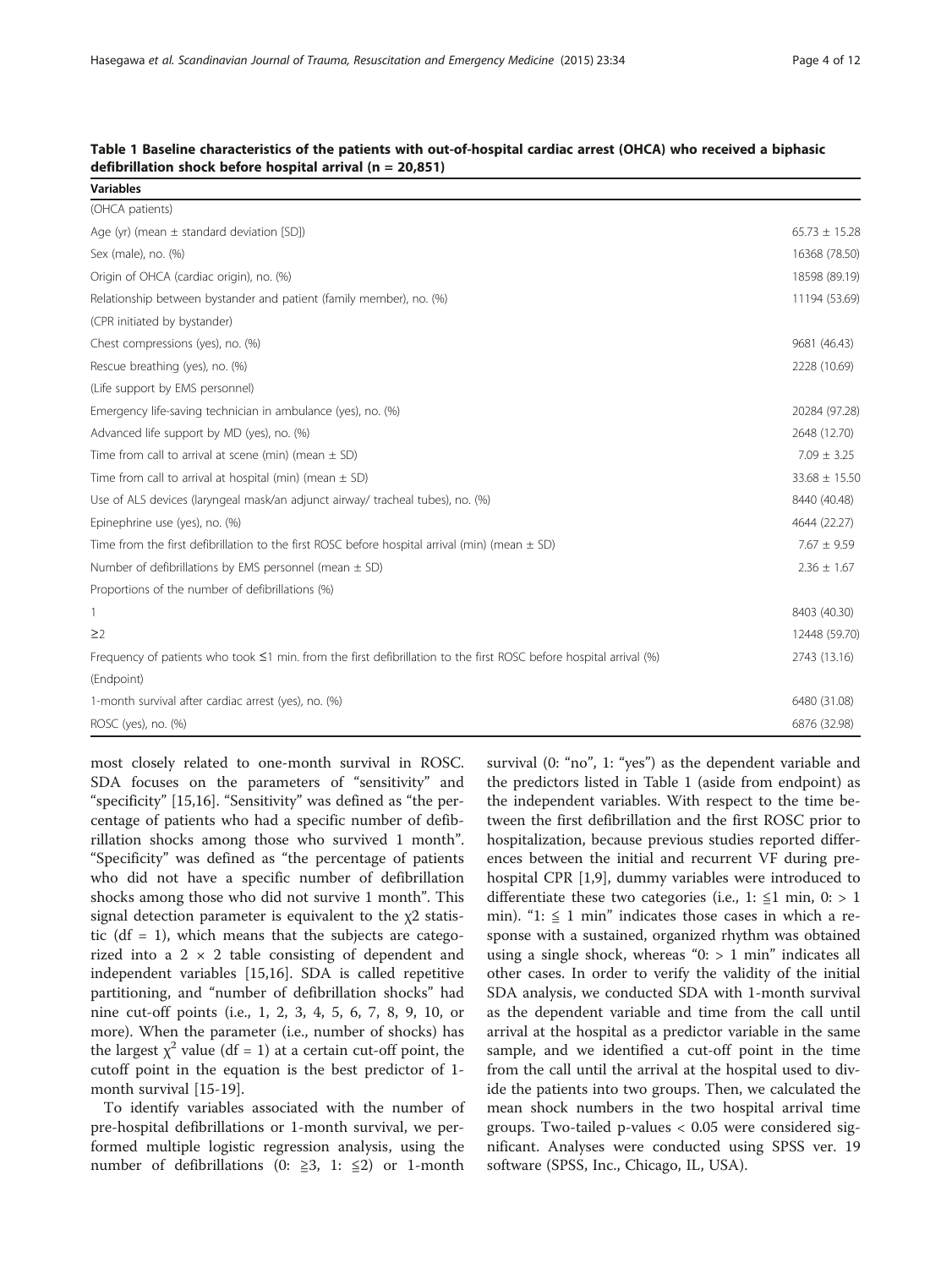#### **Results**

The descriptive characteristics of the study patients with OHCA are summarized in Table [1](#page-3-0). The mean age of the study subjects was 65.73 (±15.28) yr. Approximately 79% of the study subjects were male. Overall, 6,480 of the 20,851 OHCA cases survived for at least 1 month (31.08%). The mean number of defibrillation shocks was 2.36  $(\pm 1.67)$ . In addition, the number of patients who need 2 or more defibrillation shocks were about 50% of all the study subjects (Figure 2).

Figure [3](#page-5-0) shows the 1-month survival rates according to the number of defibrillation shocks. Of the 10 subject groups defined by the number of defibrillation shocks, the 1-month survival rate was highest among subjects who received one shock (35.74%). One-month survival rates in these subject groups decreased as the number of shocks increased, and 1-month survival was lowest among subjects who were delivered 10 or more defibrillation shocks (13.11%).

Table [2](#page-5-0) shows the SDA results using 1-month survival rate as a dependent variable and the number of shocks as a predictor variable. Nine cut-off points were used for the number of shocks, and the cut-off point was forwarded by one. Although the  $x^2$  value at every cut-off point was significant (all  $p < 0.0001$ ), the  $\chi$ 2 value at the cut-off point between two and three shocks was largest  $(\chi^2 = 209.61, p < 0.0001)$ . The patients were divided into ≤ 2 shocks (Group 1) and ≥ 3 shocks groups (Group 2) based on the number of defibrillation shocks. Within the  $\leq 2$  shocks group (Group 1), 34.48% of the patients survived at least 1 month, whereas 24.75% survived at least 1 month within the  $\geq$  3 shocks group (Group 2).

The time from call until arrival at the hospital was another predictor of 1-month survival in patients with an OHCA. Thus, the cutoff point in the time from the call and arrival at hospital most closely related to 1-month



survival was identified by survey documentation and analysis (SDA; Table [3](#page-6-0)). A total of 47 values were used to represent the time between the call and arrival at the hospital, and the cut-off value was forwarded by one. Although  $\chi^2$  for 40 values was significant (all  $p < 0.05$ ), the largest value for  $\chi^2$  was between 26 and 27 minutes  $(x^2 = 279.53, p < 0.0001)$ . Patients were divided into two groups:  $\leq 26$  minutes (group 1) and  $\geq 27$  minutes (group 2) based on the time elapsed from the call until arrival at the hospital. The 1-month survival rate and the mean number of shocks were  $38.87\%$  and  $2.02$  ( $\pm 1.23$ ), respectively, in the  $\leq 26$  min group and 27.3% and 2.52  $(\pm 1.81)$ , respectively, in the  $\geq 27$  min group (Figure [4](#page-7-0)). The mean number of shocks in the  $\leq$  26 min group was very close to two (i.e., 2.02).

Table [4](#page-8-0) shows the characteristics of the patients with OHCA categorized by the number of defibrillation shocks (i.e.,  $\leq 2$  and  $\geq 3$  shocks group). Significant differences were observed between the two groups in all study variables except for "rescue breathing". The time from the call until arrival at the hospital was also significantly longer in the  $\geq 3$  shocks group than the  $\leq 2$  shocks group (35.02. vs. 32.96 min., p < 0.0001). The rates of use of an ALS device and epinephrine were also significantly higher in the  $\geq 3$  shocks group than the  $\leq 2$  shocks group  $(p < 0.0001)$ . Thus, the time from the call until arrival at the hospital in the ≥3 shocks group, which had more events (i.e., more shocks, ALS and epinephrine), was longer than that in the  $\leq 2$  shocks group, which had fewer events. Because a significant difference in the study variables was detected between the two defibrillation shock groups (Table [4\)](#page-8-0), multiple logistic regression analysis was performed to identify the factors associated with the number of defibrillation shocks (0:  $\geq$  3, 1:  $\leq$  2; Table [5](#page-8-0)). Of the independent variables, the origin of OHCA (OR = 0.54, 95% CI: 0.41, 0.71), advanced MD life support (OR =  $0.69$ , 95% CI: 0.58, 0.83), use of ALS devices (OR =  $0.63$ ,  $95\%$  CI: 0.55, 0.73) use of epinephrine (OR = 0.37, 95% CI: 0.32, 0.44) and time between the first defibrillation and the first ROSC prior to hospitalization (OR = 3.08, 95% CI: 2.38, 3.99) were associated significantly with the number of defibrillations. With respect to the time between the first defibrillation and the first ROSC prior to arrival at the hospital, compared with patients in which ROSC was not obtained in response to the first defibrillation (i.e.,  $\geq 2$  min), those in which a ROSC response was obtained (i.e.,  $\leq 1$  min) were 3.06-fold more likely to have received  $\leq$  2 defibrillations.

Finally, multiple logistic regression analysis was used to calculate the adjusted ORs of the study variables, including those for the shock groups, to evaluate their effects on 1-month survival (Table [6\)](#page-9-0). The number of defibrillations was a significant predictor of 1-month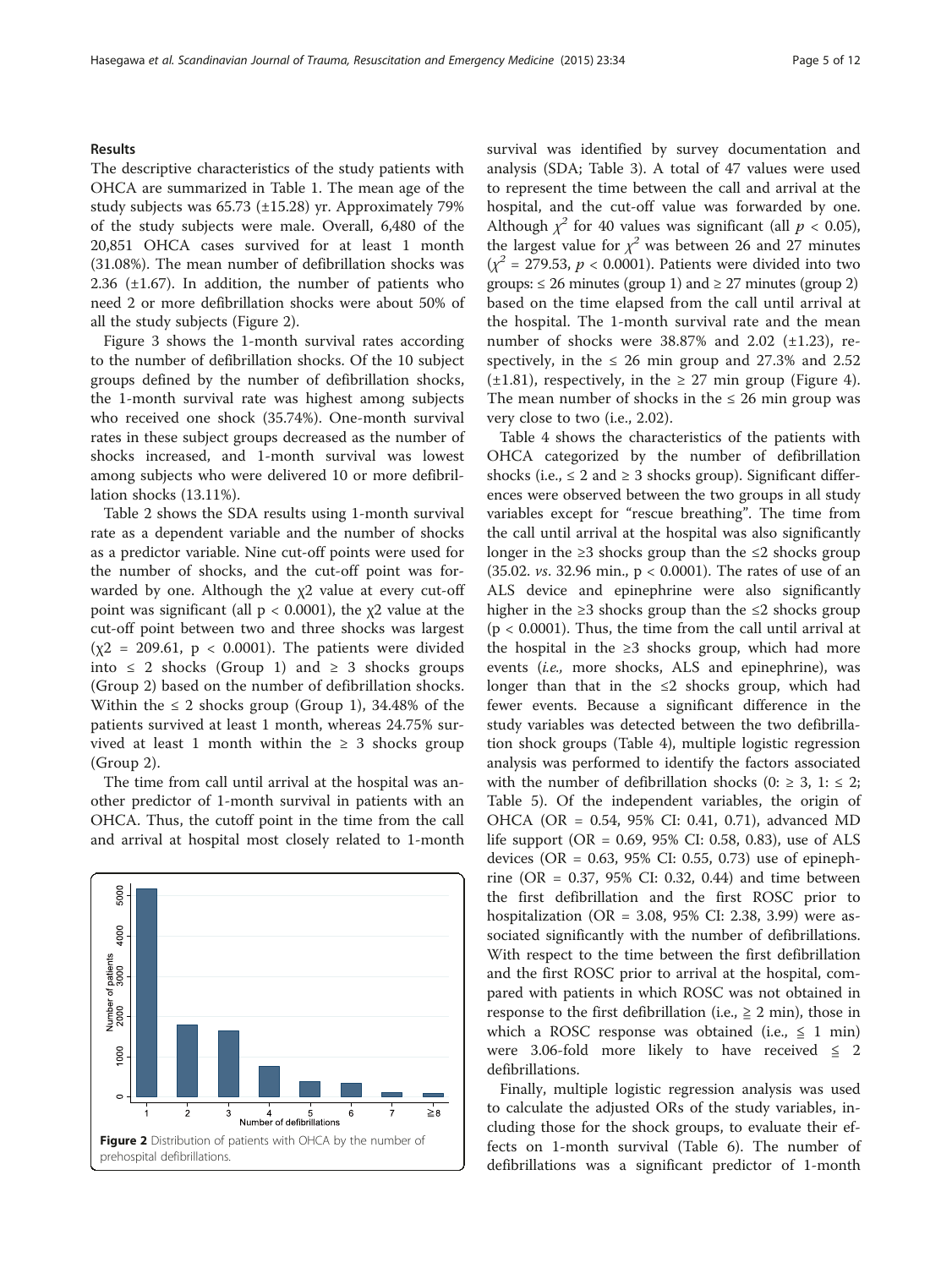<span id="page-5-0"></span>

survival when the effects of the other relevant variables were controlled for (OR = 1.19, 95% CI: 1.03, 1.38). Notably, other variables, such as origin of OHCA (OR  $=$ 2.81, 95% CI: 2.26, 3.49), use of ALS devices (OR = 0.68, 95% CI: 0.59, 0.79), use of epinephrine (OR = 0.33, 95% CI: 0.28, 0.39), and time between the first defibrillation and the first ROSC (OR = 1.45, 95% CI: 1.18, 1.78), were more closely related to 1-month survival compared with the number of defibrillations. Compared with patients who did not use ALS devices, those who did were 0.68 fold less likely to survive at least 1 month after the event. OHCA patients who received epinephrine were 0.33-fold less likely to survive at least 1 month after the event than were those who did not.

There were 6480 survivors 1 month after an event. Regarding the neurologic status of the survivors, the mean CPC score was  $1.93$  ( $\pm 1.27$ ), and the proportion of survival with minimal neurological impairment [CPC  $(1,2)$ ] was 69.46%. The mean OPC score was 1.95  $(\pm 1.27)$ , and the proportion of survival with minimal neurological impairment [OPC (1,2)] was 68.83%. With respect to the proportions of CPC  $(1, 2)$  and OPC  $(1, 2)$ , there was a significant difference between the ≤2 shocks and the ≥3 shocks groups (CPC, 70.69% in the ≤2 shocks group, and 66.2% in the ≥3 shocks groups; OPC, 69.96% in the  $\leq 2$  shocks group, and 65.9% in the  $\geq$ 3 shocks groups) (p < 0.01, respectively). With respect to the mean CPC and OPC scores, there was a significant difference between the ≤2 shocks and the ≥3 shocks groups (CPC, 1.89  $(\pm 1.26)$  in the  $\leq 2$  shocks group, and 2.02 ( $\pm$ 1.30) in the ≥3 shocks groups; OPC, 1.92  $(\pm 1.26)$  in the ≤2 shocks group, and 2.04 ( $\pm 1.29$ ) in the ≥ 3shocks groups), with  $p < 0.01$ , respectively.

## **Discussion**

In patients with an OHCA who were resuscitated following the 2005 or 2010 resuscitation guideline, the

Table 2 Results of signal detection analysis concerning the association between the number of defibrillation shocks and 1-month survival among patients with out-of-hospital cardiac arrest presenting with ventricular fibrillation

|                |                                        | Number and 1-month survival rate (%) |             |         |             | $x^2$ value | P value  |
|----------------|----------------------------------------|--------------------------------------|-------------|---------|-------------|-------------|----------|
|                |                                        | Group 1                              |             | Group 2 |             |             |          |
|                | $\leq$ 1(Group 1)/ $\geq$ 2(Group 2)   | 3003                                 | (35.74%)    | 3477    | (27.93%)    | 142.68      | < 0.0001 |
| $\overline{2}$ | $\leq$ 2(Group 1)/ $\geq$ 3(Group 2)   | 4677                                 | (34.48%)    | 1803    | (24.75%)    | 209.61      | < 0.0001 |
| $\overline{3}$ | $\leq$ 3(Group 1)/ $\geq$ 4(Group 2)   | 5616                                 | (33.15%)    | 864     | $(22.11\%)$ | 180.63      | < 0.0001 |
| $\overline{4}$ | $\leq$ 4(Group 1)/ $\geq$ 5(Group 2)   | 6065                                 | (32.48%)    | 415     | $(19.06\%)$ | 163.82      | < 0.0001 |
| 5              | $\leq$ 5(Group 1)/ $\geq$ 6(Group 2)   | 6260                                 | (31.86%)    | 220     | (18.29%)    | 97.50       | < 0.0001 |
| 6              | $\leq 6$ (Group 1)/ $\geq 7$ (Group 2) | 6374                                 | (31.48%)    | 106     | (17.49%)    | 53.78       | < 0.0001 |
| 7              | $\leq$ 7(Group 1) $\geq$ 8(Group 2)    | 6425                                 | $(31.34\%)$ | 55      | $(15.71\%)$ | 39.23       | < 0.0001 |
| 8              | $\leq$ 8(Group 1)/ $\geq$ 9(Group 2)   | 6454                                 | (31.25%)    | 26      | (13.13%)    | 30.06       | < 0.0001 |
| 9              | $\leq$ 9(Group 1)/ $\geq$ 10(Group 2)  | 6464                                 | (31.18%)    | 16      | $(13.11\%)$ | 18.49       | < 0.0001 |

The patients were divided into ≤ 2 shocks (Group 1) and ≥ 3 shocks groups (Group 2) based on the number of defibrillation shocks, determined by the largest Chi-squared value.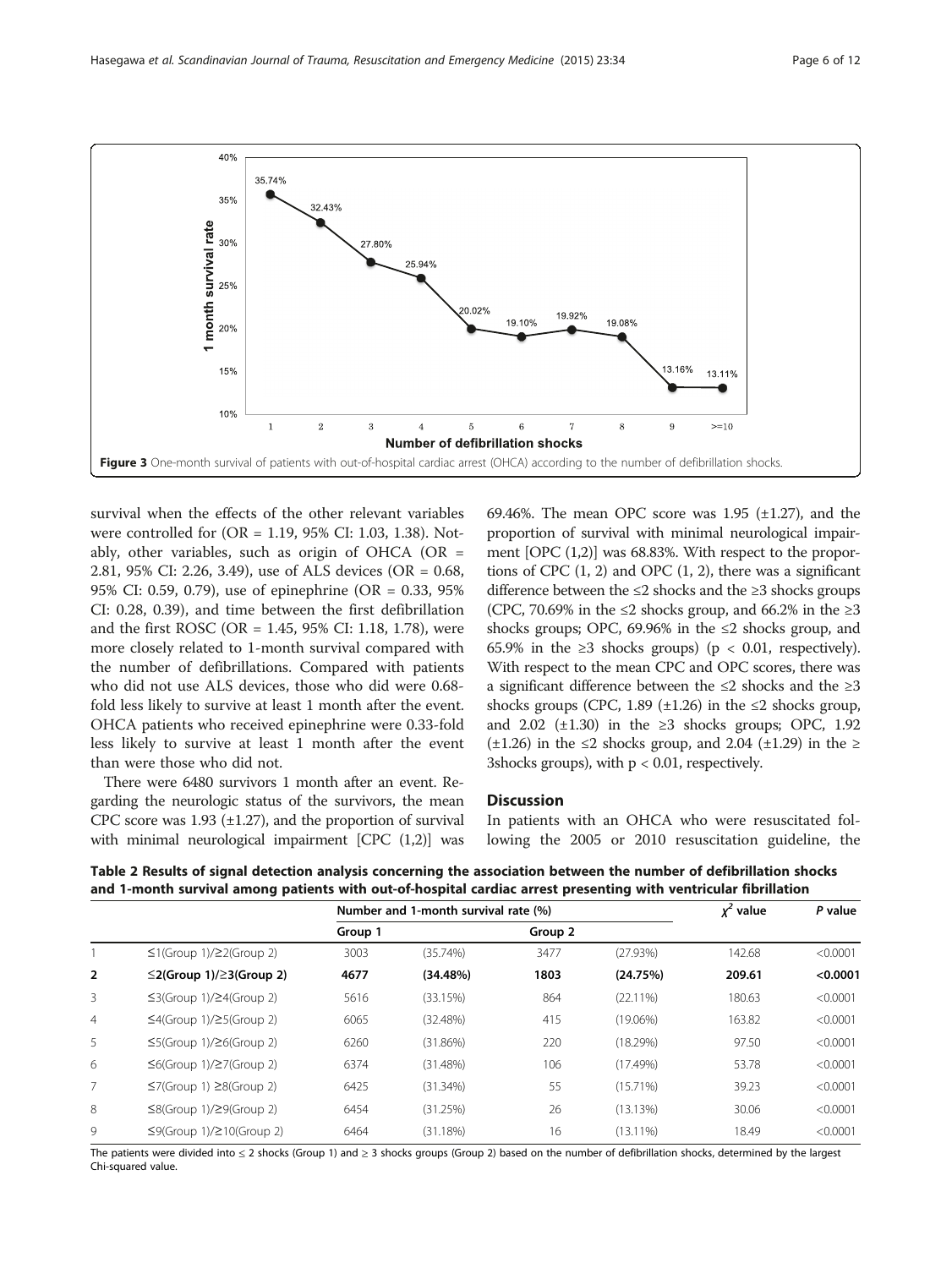<span id="page-6-0"></span>Table 3 Results of signal detection analysis concerning the association between the time (min.) from the call to arrival at the hospital and 1-month survival among patients with out-of-hospital cardiac arrest presenting with ventricular fibrillation

| Group 1<br>Group 2<br>$\leq$ 4(Group 1)/ $\geq$ 5(Group 2)<br>0<br>0.5019<br>$(0.00\%)$<br>6480<br>(31.08%)<br>0.45<br>0<br>$(0.00\%)$<br>6480<br>0.90<br>2<br>$\leq$ 5(Group 1)/ $\geq$ 6(Group 2)<br>(31.08%)<br>0.3423<br>3<br>$\leq 6$ (Group 1)/ $\geq 7$ (Group 2)<br>1<br>$(25.00\%)$<br>6479<br>(31.08%)<br>0.07<br>0.7928<br>6474<br>$\leq$ 7(Group 1)/ $\geq$ 8(Group 2)<br>6<br>$(60.00\%)$<br>(31.06%)<br>3.91<br>0.0481<br>10<br>6470<br>8.88<br>0.0029<br>5<br>$\leq$ 8(Group 1)/ $\geq$ 9(Group 2)<br>(66.67%)<br>(31.05%)<br>18<br>8.50<br>6<br>$\leq$ 9(Group 1)/ $\geq$ 10(Group 2)<br>(54.55%)<br>6462<br>$(31.04\%)$<br>0.0036<br>6454<br>$\leq$ 10(Group 1) $\geq$ 11(Group 2)<br>26<br>(56.52%)<br>(31.02%)<br>13.93<br>0.0002<br>38<br>$\leq$ 11(Group 1)/ $\geq$ 12(Group 2)<br>(52.05%)<br>6442<br>$(31.00\%)$<br>15.05<br>< 0.0001<br>9<br>58<br>$\leq$ 12(Group 1)/ $\geq$ 13(Group 2)<br>(47.54%)<br>6422<br>(30.98%)<br>15.53<br>< 0.0001<br>85<br>6395<br>10<br>$\leq$ 13(Group 1)/ $\geq$ 14(Group 2)<br>$(50.00\%)$<br>$(30.92\%)$<br>28.65<br>< 0.0001<br>6338<br>51.09<br>$\leq$ 14(Group 1)/ $\geq$ 15(Group 2)<br>142<br>(30.81%)<br>< 0.0001<br>11<br>(50.71%)<br>12<br>$\leq$ 15(Group 1) $\geq$ 16(Group 2)<br>220<br>$(50.00\%)$<br>6260<br>(30.67%)<br>75.14<br>< 0.0001<br>336<br>6144<br>13<br>$\leq$ 16(Group 1)/ $\geq$ 17(Group 2)<br>(50.15%)<br>$(30.44\%)$<br>117.55<br>< 0.0001<br>453<br>6027<br>< 0.0001<br>14<br>$\leq$ 17(Group 1)/ $\geq$ 18(Group 2)<br>(46.85%)<br>$(30.31\%)$<br>117.71<br>15<br>$\leq$ 18(Group 1)/ $\geq$ 19(Group 2)<br>614<br>$(45.92\%)$<br>5866<br>$(30.06\%)$<br>147.00<br>< 0.0001<br>5680<br>$\leq$ 19(Group 1)/ $\geq$ 20(Group 2)<br>800<br>(44.57%)<br>(29.81%)<br>166.88<br>< 0.0001<br>5514<br>17<br>$\leq$ 20(Group 1) $\geq$ 21(Group 2)<br>966<br>(43.83%)<br>(29.57%)<br>187.09<br>< 0.0001<br>18<br>$\leq$ 21(Group 1)/ $\geq$ 22(Group 2)<br>1234<br>$(43.54\%)$<br>5246<br>(29.12%)<br>237.92<br>< 0.0001<br>19<br>$\leq$ 22(Group 1)/ $\geq$ 23(Group 2)<br>1469<br>(42.25%)<br>5011<br>(28.84%)<br>243.13<br>< 0.0001<br>20<br>$\leq$ 23(Group 1)/ $\geq$ 24(Group 2)<br>1693<br>(40.23%)<br>4787<br>(28.76%)<br>206.30<br>< 0.0001<br>21<br>$\leq$ 24(Group 1)/ $\geq$ 25(Group 2)<br>1985<br>$(39.80\%)$<br>4495<br>(28.34%)<br>232.64<br>< 0.0001<br>4211<br>22<br>$\leq$ 25(Group 1) $\geq$ 26(Group 2)<br>2269<br>(39.15%)<br>(27.97%)<br>244.07<br>< 0.0001<br>2601<br>3879<br>$\leq$ 26(Group 1)/ $\geq$ 27(Group 2)<br>(38.87%)<br>279.53<br>< 0.0001<br>23<br>(27.39%)<br>24<br>$\leq$ 27(Group 1)/ $\geq$ 28(Group 2)<br>2863<br>(37.78%)<br>3617<br>(27.25%)<br>249.38<br>< 0.0001<br>3164<br>3316<br>< 0.0001<br>$\leq$ 28(Group 1)/ $\geq$ 29(Group 2)<br>(37.11%)<br>(26.91%)<br>244.74<br>3034<br>26<br>$\leq$ 29(Group 1)/ $\geq$ 30(Group 2)<br>3446<br>(36.69%)<br>(26.47%)<br>251.69<br>< 0.0001<br>27<br>$\leq$ 30(Group 1) $\geq$ 31(Group 2)<br>3683<br>(36.14%)<br>2797<br>(26.24%)<br>238.47<br>< 0.0001<br>3929<br>2551<br>28<br>$\leq$ 31(Group 1)/ $\geq$ 32(Group 2)<br>(35.52%)<br>(26.06%)<br>216.89<br>< 0.0001<br>4178<br>2302<br>29<br>$\leq$ 32(Group 1)/ $\geq$ 33(Group 2)<br>(35.16%)<br>(25.67%)<br>215.18<br>< 0.0001<br>30<br>$\leq$ 33(Group 1)/ $\geq$ 34(Group 2)<br>4380<br>(34.63%)<br>2100<br>$(25.60\%)$<br>189.41<br>< 0.0001<br>31<br>≤34(Group 1)/≥35(Group 2)<br>4545<br>(34.33%)<br>1935<br>(25.42%)<br>179.13<br>< 0.0001<br>4714<br>156.33<br>< 0.0001<br>$\leq$ 35(Group 1) $\geq$ 36(Group 2)<br>$(33.91\%)$<br>1766<br>$(25.41\%)$<br>1615<br>137.16<br>33<br>$\leq$ 36(Group 1)/ $\geq$ 37(Group 2)<br>4865<br>(33.56%)<br>(25.41%)<br>< 0.0001<br>$\leq$ 37(Group 1)/ $\geq$ 38(Group 2)<br>4998<br>1482<br>116.66<br>< 0.0001<br>34<br>(33.23%)<br>(25.51%)<br>35<br>$\leq$ 38(Group 1)/ $\geq$ 39(Group 2)<br>5145<br>(32.94%)<br>1335<br>100.46<br>< 0.0001<br>(25.53%)<br>36<br>$\leq$ 39(Group 1)/ $\geq$ 40(Group 2)<br>5262<br>1218<br>(25.75%)<br>81.05<br>< 0.0001<br>(32.64%)<br>37<br>$\leq 40$ (Group 1) $\geq 41$ (Group 2)<br>5356<br>1124<br>62.18<br>< 0.0001<br>(32.37%)<br>(26.12%)<br>5437<br>< 0.0001<br>38<br>$\leq$ 41(Group 1)/ $\geq$ 42(Group 2)<br>1043<br>(26.43%)<br>49.20<br>(32.16%) |                |                                 | Number and 1-month survival rate (%) |          |     | $\chi^2$ value | P value |          |  |
|--------------------------------------------------------------------------------------------------------------------------------------------------------------------------------------------------------------------------------------------------------------------------------------------------------------------------------------------------------------------------------------------------------------------------------------------------------------------------------------------------------------------------------------------------------------------------------------------------------------------------------------------------------------------------------------------------------------------------------------------------------------------------------------------------------------------------------------------------------------------------------------------------------------------------------------------------------------------------------------------------------------------------------------------------------------------------------------------------------------------------------------------------------------------------------------------------------------------------------------------------------------------------------------------------------------------------------------------------------------------------------------------------------------------------------------------------------------------------------------------------------------------------------------------------------------------------------------------------------------------------------------------------------------------------------------------------------------------------------------------------------------------------------------------------------------------------------------------------------------------------------------------------------------------------------------------------------------------------------------------------------------------------------------------------------------------------------------------------------------------------------------------------------------------------------------------------------------------------------------------------------------------------------------------------------------------------------------------------------------------------------------------------------------------------------------------------------------------------------------------------------------------------------------------------------------------------------------------------------------------------------------------------------------------------------------------------------------------------------------------------------------------------------------------------------------------------------------------------------------------------------------------------------------------------------------------------------------------------------------------------------------------------------------------------------------------------------------------------------------------------------------------------------------------------------------------------------------------------------------------------------------------------------------------------------------------------------------------------------------------------------------------------------------------------------------------------------------------------------------------------------------------------------------------------------------------------------------------------------------------------------------------------------------------------------------------------------------------------------------------------------------------------------------------------------------------------------------------------------------------------------------------------------------------------------------------------------------------------------------------------------------------------------------------------------------------------------------------------------------------------------------------------------------------------------------------------------------------------------------------------------------------------------|----------------|---------------------------------|--------------------------------------|----------|-----|----------------|---------|----------|--|
|                                                                                                                                                                                                                                                                                                                                                                                                                                                                                                                                                                                                                                                                                                                                                                                                                                                                                                                                                                                                                                                                                                                                                                                                                                                                                                                                                                                                                                                                                                                                                                                                                                                                                                                                                                                                                                                                                                                                                                                                                                                                                                                                                                                                                                                                                                                                                                                                                                                                                                                                                                                                                                                                                                                                                                                                                                                                                                                                                                                                                                                                                                                                                                                                                                                                                                                                                                                                                                                                                                                                                                                                                                                                                                                                                                                                                                                                                                                                                                                                                                                                                                                                                                                                                                                                                |                |                                 |                                      |          |     |                |         |          |  |
|                                                                                                                                                                                                                                                                                                                                                                                                                                                                                                                                                                                                                                                                                                                                                                                                                                                                                                                                                                                                                                                                                                                                                                                                                                                                                                                                                                                                                                                                                                                                                                                                                                                                                                                                                                                                                                                                                                                                                                                                                                                                                                                                                                                                                                                                                                                                                                                                                                                                                                                                                                                                                                                                                                                                                                                                                                                                                                                                                                                                                                                                                                                                                                                                                                                                                                                                                                                                                                                                                                                                                                                                                                                                                                                                                                                                                                                                                                                                                                                                                                                                                                                                                                                                                                                                                | $\mathbf{1}$   |                                 |                                      |          |     |                |         |          |  |
|                                                                                                                                                                                                                                                                                                                                                                                                                                                                                                                                                                                                                                                                                                                                                                                                                                                                                                                                                                                                                                                                                                                                                                                                                                                                                                                                                                                                                                                                                                                                                                                                                                                                                                                                                                                                                                                                                                                                                                                                                                                                                                                                                                                                                                                                                                                                                                                                                                                                                                                                                                                                                                                                                                                                                                                                                                                                                                                                                                                                                                                                                                                                                                                                                                                                                                                                                                                                                                                                                                                                                                                                                                                                                                                                                                                                                                                                                                                                                                                                                                                                                                                                                                                                                                                                                |                |                                 |                                      |          |     |                |         |          |  |
|                                                                                                                                                                                                                                                                                                                                                                                                                                                                                                                                                                                                                                                                                                                                                                                                                                                                                                                                                                                                                                                                                                                                                                                                                                                                                                                                                                                                                                                                                                                                                                                                                                                                                                                                                                                                                                                                                                                                                                                                                                                                                                                                                                                                                                                                                                                                                                                                                                                                                                                                                                                                                                                                                                                                                                                                                                                                                                                                                                                                                                                                                                                                                                                                                                                                                                                                                                                                                                                                                                                                                                                                                                                                                                                                                                                                                                                                                                                                                                                                                                                                                                                                                                                                                                                                                |                |                                 |                                      |          |     |                |         |          |  |
|                                                                                                                                                                                                                                                                                                                                                                                                                                                                                                                                                                                                                                                                                                                                                                                                                                                                                                                                                                                                                                                                                                                                                                                                                                                                                                                                                                                                                                                                                                                                                                                                                                                                                                                                                                                                                                                                                                                                                                                                                                                                                                                                                                                                                                                                                                                                                                                                                                                                                                                                                                                                                                                                                                                                                                                                                                                                                                                                                                                                                                                                                                                                                                                                                                                                                                                                                                                                                                                                                                                                                                                                                                                                                                                                                                                                                                                                                                                                                                                                                                                                                                                                                                                                                                                                                | $\overline{4}$ |                                 |                                      |          |     |                |         |          |  |
|                                                                                                                                                                                                                                                                                                                                                                                                                                                                                                                                                                                                                                                                                                                                                                                                                                                                                                                                                                                                                                                                                                                                                                                                                                                                                                                                                                                                                                                                                                                                                                                                                                                                                                                                                                                                                                                                                                                                                                                                                                                                                                                                                                                                                                                                                                                                                                                                                                                                                                                                                                                                                                                                                                                                                                                                                                                                                                                                                                                                                                                                                                                                                                                                                                                                                                                                                                                                                                                                                                                                                                                                                                                                                                                                                                                                                                                                                                                                                                                                                                                                                                                                                                                                                                                                                |                |                                 |                                      |          |     |                |         |          |  |
|                                                                                                                                                                                                                                                                                                                                                                                                                                                                                                                                                                                                                                                                                                                                                                                                                                                                                                                                                                                                                                                                                                                                                                                                                                                                                                                                                                                                                                                                                                                                                                                                                                                                                                                                                                                                                                                                                                                                                                                                                                                                                                                                                                                                                                                                                                                                                                                                                                                                                                                                                                                                                                                                                                                                                                                                                                                                                                                                                                                                                                                                                                                                                                                                                                                                                                                                                                                                                                                                                                                                                                                                                                                                                                                                                                                                                                                                                                                                                                                                                                                                                                                                                                                                                                                                                |                |                                 |                                      |          |     |                |         |          |  |
|                                                                                                                                                                                                                                                                                                                                                                                                                                                                                                                                                                                                                                                                                                                                                                                                                                                                                                                                                                                                                                                                                                                                                                                                                                                                                                                                                                                                                                                                                                                                                                                                                                                                                                                                                                                                                                                                                                                                                                                                                                                                                                                                                                                                                                                                                                                                                                                                                                                                                                                                                                                                                                                                                                                                                                                                                                                                                                                                                                                                                                                                                                                                                                                                                                                                                                                                                                                                                                                                                                                                                                                                                                                                                                                                                                                                                                                                                                                                                                                                                                                                                                                                                                                                                                                                                | 7              |                                 |                                      |          |     |                |         |          |  |
|                                                                                                                                                                                                                                                                                                                                                                                                                                                                                                                                                                                                                                                                                                                                                                                                                                                                                                                                                                                                                                                                                                                                                                                                                                                                                                                                                                                                                                                                                                                                                                                                                                                                                                                                                                                                                                                                                                                                                                                                                                                                                                                                                                                                                                                                                                                                                                                                                                                                                                                                                                                                                                                                                                                                                                                                                                                                                                                                                                                                                                                                                                                                                                                                                                                                                                                                                                                                                                                                                                                                                                                                                                                                                                                                                                                                                                                                                                                                                                                                                                                                                                                                                                                                                                                                                | 8              |                                 |                                      |          |     |                |         |          |  |
|                                                                                                                                                                                                                                                                                                                                                                                                                                                                                                                                                                                                                                                                                                                                                                                                                                                                                                                                                                                                                                                                                                                                                                                                                                                                                                                                                                                                                                                                                                                                                                                                                                                                                                                                                                                                                                                                                                                                                                                                                                                                                                                                                                                                                                                                                                                                                                                                                                                                                                                                                                                                                                                                                                                                                                                                                                                                                                                                                                                                                                                                                                                                                                                                                                                                                                                                                                                                                                                                                                                                                                                                                                                                                                                                                                                                                                                                                                                                                                                                                                                                                                                                                                                                                                                                                |                |                                 |                                      |          |     |                |         |          |  |
|                                                                                                                                                                                                                                                                                                                                                                                                                                                                                                                                                                                                                                                                                                                                                                                                                                                                                                                                                                                                                                                                                                                                                                                                                                                                                                                                                                                                                                                                                                                                                                                                                                                                                                                                                                                                                                                                                                                                                                                                                                                                                                                                                                                                                                                                                                                                                                                                                                                                                                                                                                                                                                                                                                                                                                                                                                                                                                                                                                                                                                                                                                                                                                                                                                                                                                                                                                                                                                                                                                                                                                                                                                                                                                                                                                                                                                                                                                                                                                                                                                                                                                                                                                                                                                                                                |                |                                 |                                      |          |     |                |         |          |  |
|                                                                                                                                                                                                                                                                                                                                                                                                                                                                                                                                                                                                                                                                                                                                                                                                                                                                                                                                                                                                                                                                                                                                                                                                                                                                                                                                                                                                                                                                                                                                                                                                                                                                                                                                                                                                                                                                                                                                                                                                                                                                                                                                                                                                                                                                                                                                                                                                                                                                                                                                                                                                                                                                                                                                                                                                                                                                                                                                                                                                                                                                                                                                                                                                                                                                                                                                                                                                                                                                                                                                                                                                                                                                                                                                                                                                                                                                                                                                                                                                                                                                                                                                                                                                                                                                                |                |                                 |                                      |          |     |                |         |          |  |
|                                                                                                                                                                                                                                                                                                                                                                                                                                                                                                                                                                                                                                                                                                                                                                                                                                                                                                                                                                                                                                                                                                                                                                                                                                                                                                                                                                                                                                                                                                                                                                                                                                                                                                                                                                                                                                                                                                                                                                                                                                                                                                                                                                                                                                                                                                                                                                                                                                                                                                                                                                                                                                                                                                                                                                                                                                                                                                                                                                                                                                                                                                                                                                                                                                                                                                                                                                                                                                                                                                                                                                                                                                                                                                                                                                                                                                                                                                                                                                                                                                                                                                                                                                                                                                                                                |                |                                 |                                      |          |     |                |         |          |  |
|                                                                                                                                                                                                                                                                                                                                                                                                                                                                                                                                                                                                                                                                                                                                                                                                                                                                                                                                                                                                                                                                                                                                                                                                                                                                                                                                                                                                                                                                                                                                                                                                                                                                                                                                                                                                                                                                                                                                                                                                                                                                                                                                                                                                                                                                                                                                                                                                                                                                                                                                                                                                                                                                                                                                                                                                                                                                                                                                                                                                                                                                                                                                                                                                                                                                                                                                                                                                                                                                                                                                                                                                                                                                                                                                                                                                                                                                                                                                                                                                                                                                                                                                                                                                                                                                                |                |                                 |                                      |          |     |                |         |          |  |
|                                                                                                                                                                                                                                                                                                                                                                                                                                                                                                                                                                                                                                                                                                                                                                                                                                                                                                                                                                                                                                                                                                                                                                                                                                                                                                                                                                                                                                                                                                                                                                                                                                                                                                                                                                                                                                                                                                                                                                                                                                                                                                                                                                                                                                                                                                                                                                                                                                                                                                                                                                                                                                                                                                                                                                                                                                                                                                                                                                                                                                                                                                                                                                                                                                                                                                                                                                                                                                                                                                                                                                                                                                                                                                                                                                                                                                                                                                                                                                                                                                                                                                                                                                                                                                                                                |                |                                 |                                      |          |     |                |         |          |  |
|                                                                                                                                                                                                                                                                                                                                                                                                                                                                                                                                                                                                                                                                                                                                                                                                                                                                                                                                                                                                                                                                                                                                                                                                                                                                                                                                                                                                                                                                                                                                                                                                                                                                                                                                                                                                                                                                                                                                                                                                                                                                                                                                                                                                                                                                                                                                                                                                                                                                                                                                                                                                                                                                                                                                                                                                                                                                                                                                                                                                                                                                                                                                                                                                                                                                                                                                                                                                                                                                                                                                                                                                                                                                                                                                                                                                                                                                                                                                                                                                                                                                                                                                                                                                                                                                                |                |                                 |                                      |          |     |                |         |          |  |
|                                                                                                                                                                                                                                                                                                                                                                                                                                                                                                                                                                                                                                                                                                                                                                                                                                                                                                                                                                                                                                                                                                                                                                                                                                                                                                                                                                                                                                                                                                                                                                                                                                                                                                                                                                                                                                                                                                                                                                                                                                                                                                                                                                                                                                                                                                                                                                                                                                                                                                                                                                                                                                                                                                                                                                                                                                                                                                                                                                                                                                                                                                                                                                                                                                                                                                                                                                                                                                                                                                                                                                                                                                                                                                                                                                                                                                                                                                                                                                                                                                                                                                                                                                                                                                                                                | 16             |                                 |                                      |          |     |                |         |          |  |
|                                                                                                                                                                                                                                                                                                                                                                                                                                                                                                                                                                                                                                                                                                                                                                                                                                                                                                                                                                                                                                                                                                                                                                                                                                                                                                                                                                                                                                                                                                                                                                                                                                                                                                                                                                                                                                                                                                                                                                                                                                                                                                                                                                                                                                                                                                                                                                                                                                                                                                                                                                                                                                                                                                                                                                                                                                                                                                                                                                                                                                                                                                                                                                                                                                                                                                                                                                                                                                                                                                                                                                                                                                                                                                                                                                                                                                                                                                                                                                                                                                                                                                                                                                                                                                                                                |                |                                 |                                      |          |     |                |         |          |  |
|                                                                                                                                                                                                                                                                                                                                                                                                                                                                                                                                                                                                                                                                                                                                                                                                                                                                                                                                                                                                                                                                                                                                                                                                                                                                                                                                                                                                                                                                                                                                                                                                                                                                                                                                                                                                                                                                                                                                                                                                                                                                                                                                                                                                                                                                                                                                                                                                                                                                                                                                                                                                                                                                                                                                                                                                                                                                                                                                                                                                                                                                                                                                                                                                                                                                                                                                                                                                                                                                                                                                                                                                                                                                                                                                                                                                                                                                                                                                                                                                                                                                                                                                                                                                                                                                                |                |                                 |                                      |          |     |                |         |          |  |
|                                                                                                                                                                                                                                                                                                                                                                                                                                                                                                                                                                                                                                                                                                                                                                                                                                                                                                                                                                                                                                                                                                                                                                                                                                                                                                                                                                                                                                                                                                                                                                                                                                                                                                                                                                                                                                                                                                                                                                                                                                                                                                                                                                                                                                                                                                                                                                                                                                                                                                                                                                                                                                                                                                                                                                                                                                                                                                                                                                                                                                                                                                                                                                                                                                                                                                                                                                                                                                                                                                                                                                                                                                                                                                                                                                                                                                                                                                                                                                                                                                                                                                                                                                                                                                                                                |                |                                 |                                      |          |     |                |         |          |  |
|                                                                                                                                                                                                                                                                                                                                                                                                                                                                                                                                                                                                                                                                                                                                                                                                                                                                                                                                                                                                                                                                                                                                                                                                                                                                                                                                                                                                                                                                                                                                                                                                                                                                                                                                                                                                                                                                                                                                                                                                                                                                                                                                                                                                                                                                                                                                                                                                                                                                                                                                                                                                                                                                                                                                                                                                                                                                                                                                                                                                                                                                                                                                                                                                                                                                                                                                                                                                                                                                                                                                                                                                                                                                                                                                                                                                                                                                                                                                                                                                                                                                                                                                                                                                                                                                                |                |                                 |                                      |          |     |                |         |          |  |
|                                                                                                                                                                                                                                                                                                                                                                                                                                                                                                                                                                                                                                                                                                                                                                                                                                                                                                                                                                                                                                                                                                                                                                                                                                                                                                                                                                                                                                                                                                                                                                                                                                                                                                                                                                                                                                                                                                                                                                                                                                                                                                                                                                                                                                                                                                                                                                                                                                                                                                                                                                                                                                                                                                                                                                                                                                                                                                                                                                                                                                                                                                                                                                                                                                                                                                                                                                                                                                                                                                                                                                                                                                                                                                                                                                                                                                                                                                                                                                                                                                                                                                                                                                                                                                                                                |                |                                 |                                      |          |     |                |         |          |  |
|                                                                                                                                                                                                                                                                                                                                                                                                                                                                                                                                                                                                                                                                                                                                                                                                                                                                                                                                                                                                                                                                                                                                                                                                                                                                                                                                                                                                                                                                                                                                                                                                                                                                                                                                                                                                                                                                                                                                                                                                                                                                                                                                                                                                                                                                                                                                                                                                                                                                                                                                                                                                                                                                                                                                                                                                                                                                                                                                                                                                                                                                                                                                                                                                                                                                                                                                                                                                                                                                                                                                                                                                                                                                                                                                                                                                                                                                                                                                                                                                                                                                                                                                                                                                                                                                                |                |                                 |                                      |          |     |                |         |          |  |
|                                                                                                                                                                                                                                                                                                                                                                                                                                                                                                                                                                                                                                                                                                                                                                                                                                                                                                                                                                                                                                                                                                                                                                                                                                                                                                                                                                                                                                                                                                                                                                                                                                                                                                                                                                                                                                                                                                                                                                                                                                                                                                                                                                                                                                                                                                                                                                                                                                                                                                                                                                                                                                                                                                                                                                                                                                                                                                                                                                                                                                                                                                                                                                                                                                                                                                                                                                                                                                                                                                                                                                                                                                                                                                                                                                                                                                                                                                                                                                                                                                                                                                                                                                                                                                                                                |                |                                 |                                      |          |     |                |         |          |  |
|                                                                                                                                                                                                                                                                                                                                                                                                                                                                                                                                                                                                                                                                                                                                                                                                                                                                                                                                                                                                                                                                                                                                                                                                                                                                                                                                                                                                                                                                                                                                                                                                                                                                                                                                                                                                                                                                                                                                                                                                                                                                                                                                                                                                                                                                                                                                                                                                                                                                                                                                                                                                                                                                                                                                                                                                                                                                                                                                                                                                                                                                                                                                                                                                                                                                                                                                                                                                                                                                                                                                                                                                                                                                                                                                                                                                                                                                                                                                                                                                                                                                                                                                                                                                                                                                                |                |                                 |                                      |          |     |                |         |          |  |
|                                                                                                                                                                                                                                                                                                                                                                                                                                                                                                                                                                                                                                                                                                                                                                                                                                                                                                                                                                                                                                                                                                                                                                                                                                                                                                                                                                                                                                                                                                                                                                                                                                                                                                                                                                                                                                                                                                                                                                                                                                                                                                                                                                                                                                                                                                                                                                                                                                                                                                                                                                                                                                                                                                                                                                                                                                                                                                                                                                                                                                                                                                                                                                                                                                                                                                                                                                                                                                                                                                                                                                                                                                                                                                                                                                                                                                                                                                                                                                                                                                                                                                                                                                                                                                                                                | 25             |                                 |                                      |          |     |                |         |          |  |
|                                                                                                                                                                                                                                                                                                                                                                                                                                                                                                                                                                                                                                                                                                                                                                                                                                                                                                                                                                                                                                                                                                                                                                                                                                                                                                                                                                                                                                                                                                                                                                                                                                                                                                                                                                                                                                                                                                                                                                                                                                                                                                                                                                                                                                                                                                                                                                                                                                                                                                                                                                                                                                                                                                                                                                                                                                                                                                                                                                                                                                                                                                                                                                                                                                                                                                                                                                                                                                                                                                                                                                                                                                                                                                                                                                                                                                                                                                                                                                                                                                                                                                                                                                                                                                                                                |                |                                 |                                      |          |     |                |         |          |  |
|                                                                                                                                                                                                                                                                                                                                                                                                                                                                                                                                                                                                                                                                                                                                                                                                                                                                                                                                                                                                                                                                                                                                                                                                                                                                                                                                                                                                                                                                                                                                                                                                                                                                                                                                                                                                                                                                                                                                                                                                                                                                                                                                                                                                                                                                                                                                                                                                                                                                                                                                                                                                                                                                                                                                                                                                                                                                                                                                                                                                                                                                                                                                                                                                                                                                                                                                                                                                                                                                                                                                                                                                                                                                                                                                                                                                                                                                                                                                                                                                                                                                                                                                                                                                                                                                                |                |                                 |                                      |          |     |                |         |          |  |
|                                                                                                                                                                                                                                                                                                                                                                                                                                                                                                                                                                                                                                                                                                                                                                                                                                                                                                                                                                                                                                                                                                                                                                                                                                                                                                                                                                                                                                                                                                                                                                                                                                                                                                                                                                                                                                                                                                                                                                                                                                                                                                                                                                                                                                                                                                                                                                                                                                                                                                                                                                                                                                                                                                                                                                                                                                                                                                                                                                                                                                                                                                                                                                                                                                                                                                                                                                                                                                                                                                                                                                                                                                                                                                                                                                                                                                                                                                                                                                                                                                                                                                                                                                                                                                                                                |                |                                 |                                      |          |     |                |         |          |  |
|                                                                                                                                                                                                                                                                                                                                                                                                                                                                                                                                                                                                                                                                                                                                                                                                                                                                                                                                                                                                                                                                                                                                                                                                                                                                                                                                                                                                                                                                                                                                                                                                                                                                                                                                                                                                                                                                                                                                                                                                                                                                                                                                                                                                                                                                                                                                                                                                                                                                                                                                                                                                                                                                                                                                                                                                                                                                                                                                                                                                                                                                                                                                                                                                                                                                                                                                                                                                                                                                                                                                                                                                                                                                                                                                                                                                                                                                                                                                                                                                                                                                                                                                                                                                                                                                                |                |                                 |                                      |          |     |                |         |          |  |
|                                                                                                                                                                                                                                                                                                                                                                                                                                                                                                                                                                                                                                                                                                                                                                                                                                                                                                                                                                                                                                                                                                                                                                                                                                                                                                                                                                                                                                                                                                                                                                                                                                                                                                                                                                                                                                                                                                                                                                                                                                                                                                                                                                                                                                                                                                                                                                                                                                                                                                                                                                                                                                                                                                                                                                                                                                                                                                                                                                                                                                                                                                                                                                                                                                                                                                                                                                                                                                                                                                                                                                                                                                                                                                                                                                                                                                                                                                                                                                                                                                                                                                                                                                                                                                                                                |                |                                 |                                      |          |     |                |         |          |  |
|                                                                                                                                                                                                                                                                                                                                                                                                                                                                                                                                                                                                                                                                                                                                                                                                                                                                                                                                                                                                                                                                                                                                                                                                                                                                                                                                                                                                                                                                                                                                                                                                                                                                                                                                                                                                                                                                                                                                                                                                                                                                                                                                                                                                                                                                                                                                                                                                                                                                                                                                                                                                                                                                                                                                                                                                                                                                                                                                                                                                                                                                                                                                                                                                                                                                                                                                                                                                                                                                                                                                                                                                                                                                                                                                                                                                                                                                                                                                                                                                                                                                                                                                                                                                                                                                                |                |                                 |                                      |          |     |                |         |          |  |
|                                                                                                                                                                                                                                                                                                                                                                                                                                                                                                                                                                                                                                                                                                                                                                                                                                                                                                                                                                                                                                                                                                                                                                                                                                                                                                                                                                                                                                                                                                                                                                                                                                                                                                                                                                                                                                                                                                                                                                                                                                                                                                                                                                                                                                                                                                                                                                                                                                                                                                                                                                                                                                                                                                                                                                                                                                                                                                                                                                                                                                                                                                                                                                                                                                                                                                                                                                                                                                                                                                                                                                                                                                                                                                                                                                                                                                                                                                                                                                                                                                                                                                                                                                                                                                                                                | 32             |                                 |                                      |          |     |                |         |          |  |
|                                                                                                                                                                                                                                                                                                                                                                                                                                                                                                                                                                                                                                                                                                                                                                                                                                                                                                                                                                                                                                                                                                                                                                                                                                                                                                                                                                                                                                                                                                                                                                                                                                                                                                                                                                                                                                                                                                                                                                                                                                                                                                                                                                                                                                                                                                                                                                                                                                                                                                                                                                                                                                                                                                                                                                                                                                                                                                                                                                                                                                                                                                                                                                                                                                                                                                                                                                                                                                                                                                                                                                                                                                                                                                                                                                                                                                                                                                                                                                                                                                                                                                                                                                                                                                                                                |                |                                 |                                      |          |     |                |         |          |  |
|                                                                                                                                                                                                                                                                                                                                                                                                                                                                                                                                                                                                                                                                                                                                                                                                                                                                                                                                                                                                                                                                                                                                                                                                                                                                                                                                                                                                                                                                                                                                                                                                                                                                                                                                                                                                                                                                                                                                                                                                                                                                                                                                                                                                                                                                                                                                                                                                                                                                                                                                                                                                                                                                                                                                                                                                                                                                                                                                                                                                                                                                                                                                                                                                                                                                                                                                                                                                                                                                                                                                                                                                                                                                                                                                                                                                                                                                                                                                                                                                                                                                                                                                                                                                                                                                                |                |                                 |                                      |          |     |                |         |          |  |
|                                                                                                                                                                                                                                                                                                                                                                                                                                                                                                                                                                                                                                                                                                                                                                                                                                                                                                                                                                                                                                                                                                                                                                                                                                                                                                                                                                                                                                                                                                                                                                                                                                                                                                                                                                                                                                                                                                                                                                                                                                                                                                                                                                                                                                                                                                                                                                                                                                                                                                                                                                                                                                                                                                                                                                                                                                                                                                                                                                                                                                                                                                                                                                                                                                                                                                                                                                                                                                                                                                                                                                                                                                                                                                                                                                                                                                                                                                                                                                                                                                                                                                                                                                                                                                                                                |                |                                 |                                      |          |     |                |         |          |  |
|                                                                                                                                                                                                                                                                                                                                                                                                                                                                                                                                                                                                                                                                                                                                                                                                                                                                                                                                                                                                                                                                                                                                                                                                                                                                                                                                                                                                                                                                                                                                                                                                                                                                                                                                                                                                                                                                                                                                                                                                                                                                                                                                                                                                                                                                                                                                                                                                                                                                                                                                                                                                                                                                                                                                                                                                                                                                                                                                                                                                                                                                                                                                                                                                                                                                                                                                                                                                                                                                                                                                                                                                                                                                                                                                                                                                                                                                                                                                                                                                                                                                                                                                                                                                                                                                                |                |                                 |                                      |          |     |                |         |          |  |
|                                                                                                                                                                                                                                                                                                                                                                                                                                                                                                                                                                                                                                                                                                                                                                                                                                                                                                                                                                                                                                                                                                                                                                                                                                                                                                                                                                                                                                                                                                                                                                                                                                                                                                                                                                                                                                                                                                                                                                                                                                                                                                                                                                                                                                                                                                                                                                                                                                                                                                                                                                                                                                                                                                                                                                                                                                                                                                                                                                                                                                                                                                                                                                                                                                                                                                                                                                                                                                                                                                                                                                                                                                                                                                                                                                                                                                                                                                                                                                                                                                                                                                                                                                                                                                                                                |                |                                 |                                      |          |     |                |         |          |  |
|                                                                                                                                                                                                                                                                                                                                                                                                                                                                                                                                                                                                                                                                                                                                                                                                                                                                                                                                                                                                                                                                                                                                                                                                                                                                                                                                                                                                                                                                                                                                                                                                                                                                                                                                                                                                                                                                                                                                                                                                                                                                                                                                                                                                                                                                                                                                                                                                                                                                                                                                                                                                                                                                                                                                                                                                                                                                                                                                                                                                                                                                                                                                                                                                                                                                                                                                                                                                                                                                                                                                                                                                                                                                                                                                                                                                                                                                                                                                                                                                                                                                                                                                                                                                                                                                                |                |                                 |                                      |          |     |                |         |          |  |
|                                                                                                                                                                                                                                                                                                                                                                                                                                                                                                                                                                                                                                                                                                                                                                                                                                                                                                                                                                                                                                                                                                                                                                                                                                                                                                                                                                                                                                                                                                                                                                                                                                                                                                                                                                                                                                                                                                                                                                                                                                                                                                                                                                                                                                                                                                                                                                                                                                                                                                                                                                                                                                                                                                                                                                                                                                                                                                                                                                                                                                                                                                                                                                                                                                                                                                                                                                                                                                                                                                                                                                                                                                                                                                                                                                                                                                                                                                                                                                                                                                                                                                                                                                                                                                                                                | 39             | $\leq$ 42(Group 1)/243(Group 2) | 5507                                 | (31.91%) | 973 | (27.07%)       | 32.51   | < 0.0001 |  |
| $\leq$ 43(Group 1)/ $\geq$ 44(Group 2)<br>5583<br>897<br>22.78<br>< 0.0001<br>40<br>(31.74%)<br>(27.52%)                                                                                                                                                                                                                                                                                                                                                                                                                                                                                                                                                                                                                                                                                                                                                                                                                                                                                                                                                                                                                                                                                                                                                                                                                                                                                                                                                                                                                                                                                                                                                                                                                                                                                                                                                                                                                                                                                                                                                                                                                                                                                                                                                                                                                                                                                                                                                                                                                                                                                                                                                                                                                                                                                                                                                                                                                                                                                                                                                                                                                                                                                                                                                                                                                                                                                                                                                                                                                                                                                                                                                                                                                                                                                                                                                                                                                                                                                                                                                                                                                                                                                                                                                                       |                |                                 |                                      |          |     |                |         |          |  |
| $\leq$ 44(Group 1)/ $\geq$ 45(Group 2)<br>5637<br>15.99<br>< 0.0001<br>(31.60%)<br>843<br>(27.96%)<br>41                                                                                                                                                                                                                                                                                                                                                                                                                                                                                                                                                                                                                                                                                                                                                                                                                                                                                                                                                                                                                                                                                                                                                                                                                                                                                                                                                                                                                                                                                                                                                                                                                                                                                                                                                                                                                                                                                                                                                                                                                                                                                                                                                                                                                                                                                                                                                                                                                                                                                                                                                                                                                                                                                                                                                                                                                                                                                                                                                                                                                                                                                                                                                                                                                                                                                                                                                                                                                                                                                                                                                                                                                                                                                                                                                                                                                                                                                                                                                                                                                                                                                                                                                                       |                |                                 |                                      |          |     |                |         |          |  |
| $\leq$ 45(Group 1) $\geq$ 46(Group 2)<br>5703<br>$(31.44\%)$<br>777<br>(28.67%)<br>8.42<br>0.0037                                                                                                                                                                                                                                                                                                                                                                                                                                                                                                                                                                                                                                                                                                                                                                                                                                                                                                                                                                                                                                                                                                                                                                                                                                                                                                                                                                                                                                                                                                                                                                                                                                                                                                                                                                                                                                                                                                                                                                                                                                                                                                                                                                                                                                                                                                                                                                                                                                                                                                                                                                                                                                                                                                                                                                                                                                                                                                                                                                                                                                                                                                                                                                                                                                                                                                                                                                                                                                                                                                                                                                                                                                                                                                                                                                                                                                                                                                                                                                                                                                                                                                                                                                              | 42             |                                 |                                      |          |     |                |         |          |  |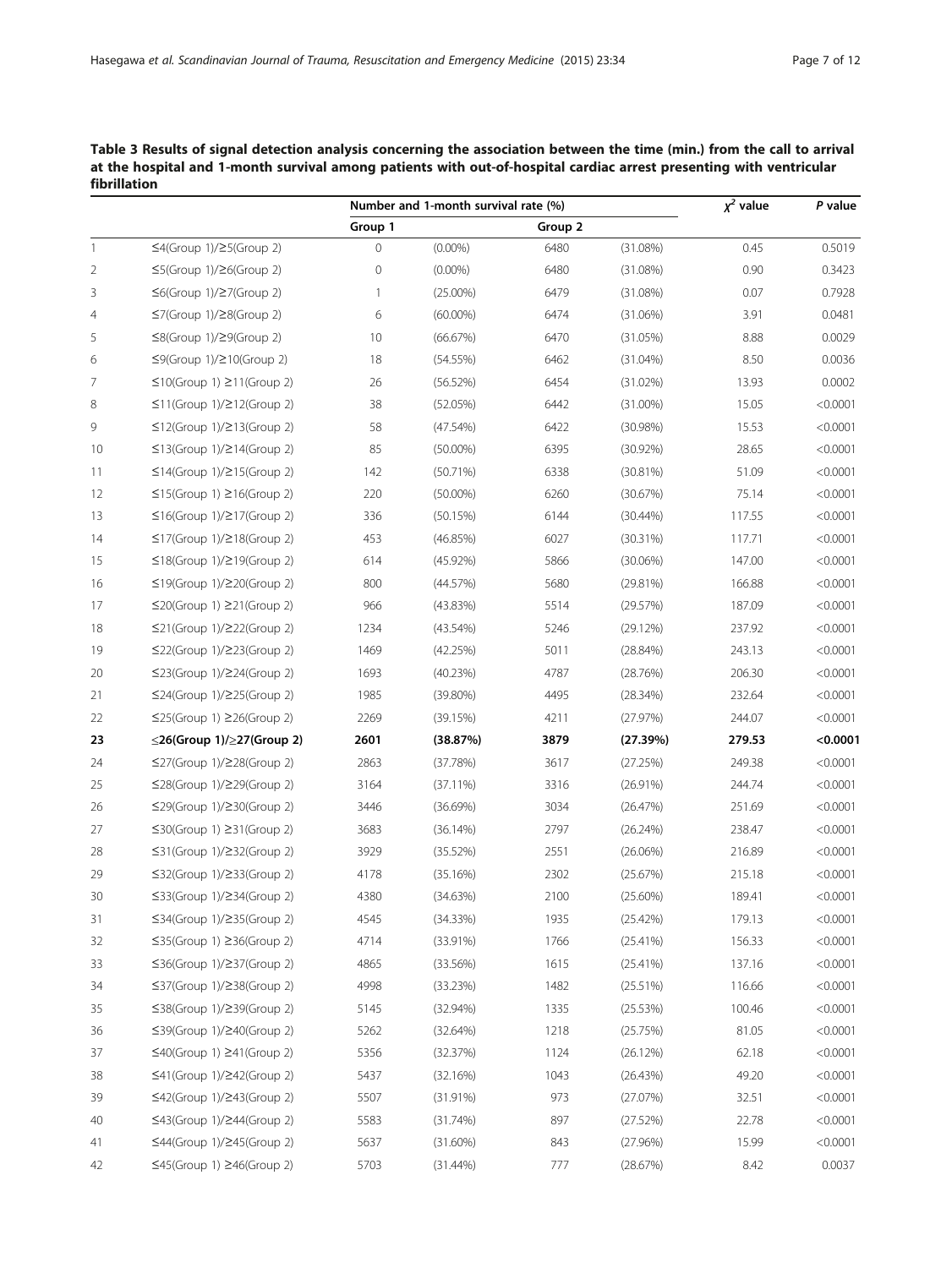| 43 | $\leq 46$ (Group 1)/247(Group 2)       | 5766 | (31.38%) | 714 | (28.83%)    | 6.66 | 0.0099 |
|----|----------------------------------------|------|----------|-----|-------------|------|--------|
| 44 | $\leq$ 47(Group 1)/248(Group 2)        | 5810 | (31.25%) | 670 | (29.63%)    | 2.47 | 0.1159 |
| 45 | $\leq$ 48(Group 1)/249(Group 2)        | 5856 | (31.22%) | 624 | (29.84%)    | 1.66 | 0.1981 |
| 46 | $\leq$ 49(Group 1)/ $\geq$ 50(Group 2) | 5900 | (31.15%) | 580 | $(30.32\%)$ | 0.57 | 0.4518 |
| 47 | $\leq$ 50(Group 1)/ $\geq$ 51(Group 2) | 5949 | (31.15%) | 531 | (30.33%)    | 0.50 | 0.4774 |

<span id="page-7-0"></span>Table 3 Results of signal detection analysis concerning the association between the time (min.) from the call to arrival at the hospital and 1-month survival among patients with out-of-hospital cardiac arrest presenting with ventricular fibrillation (Continued)

Patients were divided into two groups: < 26 minutes (group 1) and > 27 minutes (group 2) based on the time elapsed from the call until arrival at the hospital, determined by the largest Chi-squared value.

association between the number of pre-hospitalization defibrillations and long-term survival has not been evaluated. We examined the association between the number of defibrillations and 1-month survival. Although the 2005 and 2010 Japanese resuscitation guidelines are similar to the 2010 AHA Guidelines for CPR and ECC, emergency lifesaving technicians must be granted approval by an on-line emergency physician before delivering second and third shocks during pre-hospitalization emergency care; this is because the Japanese Medical Practitioner's Law prohibits medical treatment by anyone other than medical doctors [\[20](#page-11-0)]. Therefore, it should be noted that the following comments primarily relates to prehospital CPR in Japan, and our findings are generalizable only when identical regulation systems are in place. In addition, no cause-effect associations could be assumed between the number of shocks, the use of airway devices used and epinephrine administered, and mortality, because of the observational nature of the study.

First of all, the cutoff point in the number of prehospitalization defibrillations most closely associated with 1-month survival was between two and three, using the 2005 and 2010 guidelines (Table [2](#page-5-0)). Specifically, patients with OHCA receiving one or two shocks were 1.19-fold more likely to survive for at least 1 month

compared with those who were delivered three or more shocks in the field (Table [6](#page-9-0)). The endpoint of the 1 month survival might be affected by many confounding factors, such as in-hospital treatment. However, this information was not available in the study. Thus, a sensitivity analysis of the association between the number of shocks and intermediate endpoints, such as survival of CA before in-hospital admission (i.e., ROSC before arrival at the hospital) was evaluated (Additional file [1](#page-10-0): Table S1). The cutoff point for the number of prehospitalization defibrillations most closely associated with ROSC before hospital arrival was also between 2 and 3, which suggests that 2 or less defibrillations is related to the better resuscitation outcome of patients with an OHCA. A Norwegian study on the association between the quality of CPR for patients with OHCA and outcomes reported that the median number of shocks among the study subjects was two under the 2005 resuscitation guidelines [\[21\]](#page-11-0). Our findings are the first on the association between the number of defibrillation shocks and 1-month survival under the 2005 and 2010 guidelines.

We refer to the practical implications of the finding. Since implementing the 2005 and 2010 guidelines, which resulted in decreased post-shock time and increased CPR time, increases in the rate of recurrence and the



survival rate and mean number of defibrillation shocks in the two groups divided by the signal detection analysis are also shown.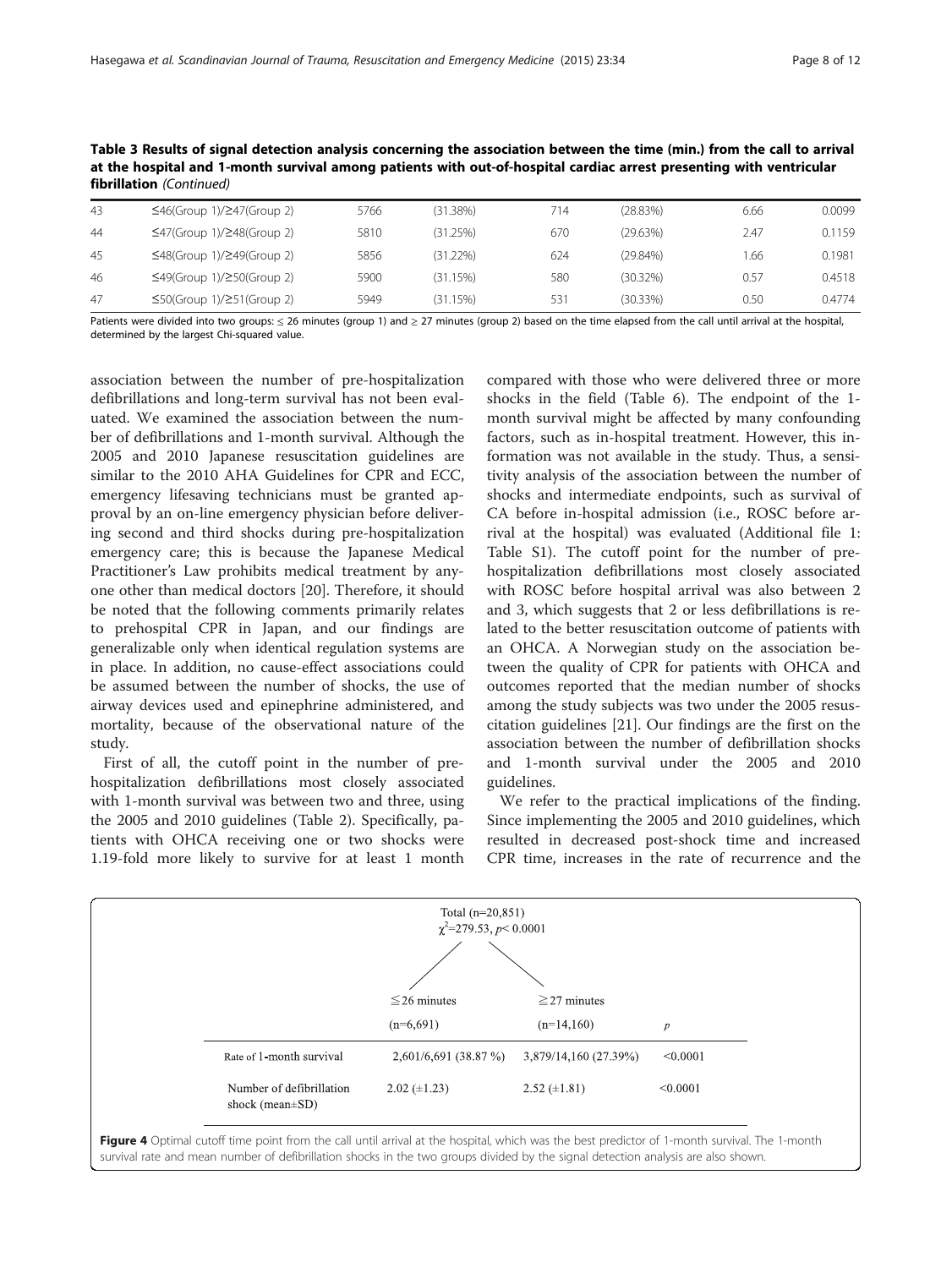| Variable                                                                                                                    | $\leq$ 2 times<br>$(n = 13, 565)$ | $\geq$ 3 times<br>$(n = 7,286)$ | P-value |
|-----------------------------------------------------------------------------------------------------------------------------|-----------------------------------|---------------------------------|---------|
| (OHCA patients)                                                                                                             |                                   |                                 |         |
| Age (yr) (mean $\pm$ standard deviation [SD])                                                                               | $66.19 \pm 15.32$                 | $64.09 \pm 15.07$               | < .0001 |
| Sex (male), no. (%)                                                                                                         | 10430 (76.89)                     | 5938 (81.50)                    | < .0001 |
| Origin of OHCA (cardiac origin), no. (%)                                                                                    | 11863 (87.45)                     | 6735 (92.44)                    | < .0001 |
| Relationship between bystander and patient (family member), no. (%)                                                         | 6997 (51.58)                      | 4197 (57.60)                    | < .0001 |
| (CPR initiated by bystander)                                                                                                |                                   |                                 |         |
| Chest compressions (yes), no. (%)                                                                                           | 6167 (45.46)                      | 3514 (48.23)                    | < .0001 |
| Rescue breathing (yes), no. (%)                                                                                             | 1446 (10.66)                      | 782 (10.73)                     | .8705   |
| (Life support by EMS personnel)                                                                                             |                                   |                                 |         |
| Emergency life-saving technician in ambulance (yes), no. (%)                                                                | 13169 (97.08)                     | 7115 (97.65)                    | .0154   |
| Advanced life support by MD (yes), no. (%)                                                                                  | 1628 (12.00)                      | 1020 (14.00)                    | < .0001 |
| Time from call to arrival at scene (min) (mean $\pm$ SD)                                                                    | $7.05 \pm 3.24$                   | $7.17 \pm 3.27$                 | .0159   |
| Time from call to arrival at hospital (min) (mean $\pm$ SD)                                                                 | $32.96 \pm 15.88$                 | $35.02 \pm 14.67$               | < .0001 |
| Use of ALS devices (laryngeal mask/an adjunct airway/ tracheal tubes), no. (%)                                              | 4946 (36.46)                      | 3494 (47.95)                    | < .0001 |
| Epinephrine use (yes), no. (%)                                                                                              | 2207 (16.27)                      | 2437 (33.45)                    | < .0001 |
| Time from the first defibrillation to the first ROSC before hospital arrival (min) (mean $\pm$ SD)                          | $6.27 \pm 9.63$                   | $11.91 \pm 8.09$                | < .0001 |
| Number of defibrillations by EMS personnel (mean $\pm$ SD)                                                                  | 1.38(0.49)                        | 4.18(1.55)                      | < .0001 |
| Proportions of the number of defibrillations (%)                                                                            |                                   |                                 | < .0001 |
| 1                                                                                                                           | 8403 (61.95)                      | 0(0.00)                         |         |
| $\geq$ 2                                                                                                                    | 5162 (38.05)                      | 7286 (100.00)                   |         |
| Frequency of patients who took $\leq$ 1 min. from the first defibrillation to the first ROSC<br>before hospital arrival (%) | 2393 (17.64)                      | 350 (4.81)                      | < .0001 |
| (Endpoint)                                                                                                                  |                                   |                                 |         |
| 1-month survival after cardiac arrest (yes), no. (%)                                                                        | 4677 (34.48)                      | 1803 (24.75)                    | < .0001 |
| ROSC (yes), no. (%)                                                                                                         | 5188 (38.25)                      | 1688 (23.17)                    | < .0001 |

## <span id="page-8-0"></span>Table 4 Characteristics of out-of-hospital cardiac arrest (OHCA) patients who received biphasic defibrillation treatment before hospital arrival according to the number of defibrillations

## Table 5 Results of logistic regression analysis: adjusted odds ratios (ORs) and 95% confidence intervals (CIs) for the factors related to the number of defibrillation shocks

| <b>Variables</b>                                                                                                | Odds ratio | 95% CI          |
|-----------------------------------------------------------------------------------------------------------------|------------|-----------------|
| Age                                                                                                             | 1.01       | $(1.01 - 1.02)$ |
| Sex (0: female, 1: male)                                                                                        | 0.84       | $(0.72 - 0.98)$ |
| Origin of OHCA (0: non cardiac, 1: cardiac)                                                                     | 0.54       | $(0.41 - 0.71)$ |
| Relationship between bystander and patient (family member), no. (%)                                             | 0.96       | $(0.85 - 1.09)$ |
| Chest compressions (0: no, 1: yes)                                                                              | 0.93       | $(0.81 - 1.06)$ |
| Rescue breathing (0: no, 1: yes)                                                                                | 0.97       | $(0.79 - 1.18)$ |
| Emergency life-saving technician in ambulance (0: no, 1: yes)                                                   | 1.30       | $(0.83 - 2.03)$ |
| Advanced life support by MD (0: no, 1: yes)                                                                     | 0.69       | $(0.58 - 0.83)$ |
| Time from call to arrival at scene (min)                                                                        | 1.01       | $(0.99 - 1.03)$ |
| Time from call to arrival at hospital (min)                                                                     | 0.99       | $(0.99 - 1.00)$ |
| Use of ALS devices (0: no, 1: laryngeal mask/an adjunct airway/ tracheal tubes)                                 | 0.63       | $(0.55 - 0.73)$ |
| Epinephrine use (yes), no. (%)                                                                                  | 0.37       | $(0.32 - 0.44)$ |
| Time from the first defibrillation to the first ROSC before hospital arrival (0: $\geq$ 2 min, 1: $\leq$ 1 min) | 3.08       | $(2.38 - 3.99)$ |
| Hosmer-Lemeshow test, $x^2 = 3.21$ ( $p = 0.92$ )                                                               |            |                 |

Note: The effects of the 47 prefectures in Japan were controlled for by introducing 46 dummy variables in the analysis.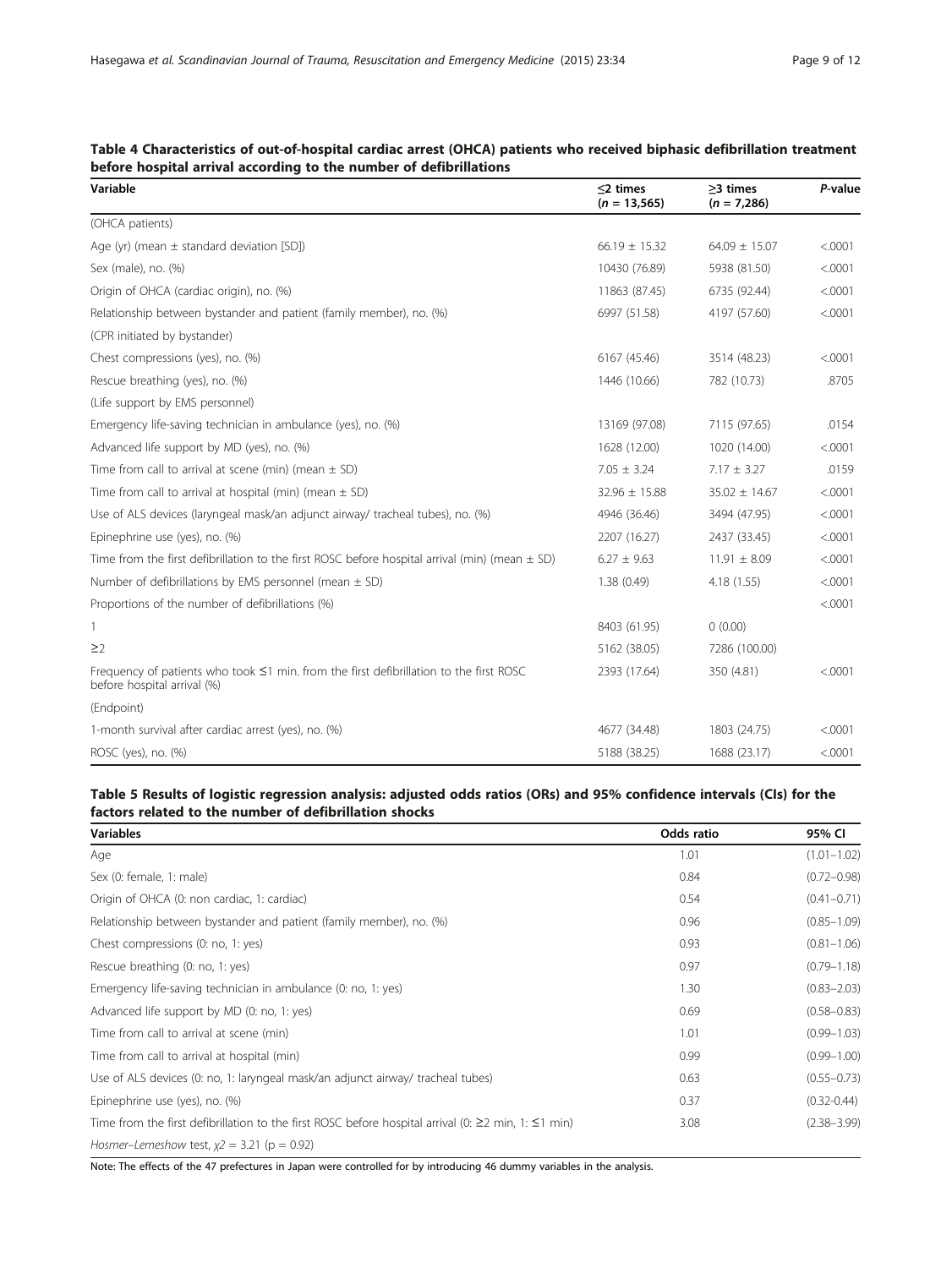| <b>Variables</b>                                                                                                | Odds ratio | 95% CI          |
|-----------------------------------------------------------------------------------------------------------------|------------|-----------------|
| Age                                                                                                             | 0.97       | $(0.96 - 0.97)$ |
| Sex (0: female, 1: male)                                                                                        | 1.18       | $(1.02 - 1.37)$ |
| Origin of OHCA (0: non cardiac, 1: cardiac)                                                                     | 2.81       | $(2.26 - 3.49)$ |
| Relationship between bystander and patient (family member), no. (%)                                             | 0.77       | $(0.68 - 0.88)$ |
| Chest compressions (0: no, 1: yes)                                                                              | 1.21       | $(1.06 - 1.38)$ |
| Rescue breathing (0: no, 1: yes)                                                                                | 1.07       | $(0.86 - 1.32)$ |
| Emergency life-saving technician in ambulance (0: no, 1: yes)                                                   | 1.32       | $(0.87 - 2.02)$ |
| Advanced life support by MD (0: no, 1: yes)                                                                     | 0.80       | $(0.67 - 0.95)$ |
| Time from call to arrival at scene (min)                                                                        | 0.96       | $(0.94 - 0.98)$ |
| Time from call to arrival at hospital (min)                                                                     | 0.99       | $(0.93 - 0.99)$ |
| Use of ALS devices (0: no, 1: laryngeal mask/an adjunct airway/ tracheal tubes)                                 | 0.68       | $(0.59 - 0.79)$ |
| Epinephrine use (yes), no. (%)                                                                                  | 0.33       | $(0.28 - 0.39)$ |
| Time from the first defibrillation to the first ROSC before hospital arrival (0: $\geq$ 2 min, 1: $\leq$ 1 min) | 1.45       | $(1.18 - 1.78)$ |
| Number of defibrillations (0: $\geq$ 3, 1: $\leq$ 2)                                                            | 1.19       | $(1.03 - 1.38)$ |
| Hosmer-Lemeshow test, $x^2 = 11.71$ (p = 0.17)                                                                  |            |                 |

<span id="page-9-0"></span>

| Table 6 Results of logistic regression analysis: adjusted odds ratios (ORs) and 95% confidence intervals (CIs) for the |  |  |  |
|------------------------------------------------------------------------------------------------------------------------|--|--|--|
| factors related to one-month survival                                                                                  |  |  |  |

Note: The effects of the 47 prefectures in Japan were controlled for by introducing 46 dummy variables in the analysis.

duration of VF have been reported [\[22\]](#page-11-0). More than one defibrillation often is necessary during prehospital care because recurrence of shockable rhythm after the first defibrillation is common [\[1,2\]](#page-11-0), and more than half of OHCA under the 2005 guidelines are suggested to be in VF when heart rhythm is checked 2 min after the first shock [\[7](#page-11-0)]. As the Medical Practitioners Law prohibits medical treatment by anyone other than medical doctors in Japan [[20](#page-11-0)], emergency lifesaving technicians must have the approval of an on-line emergency physician to deliver the second or third shocks in pre-hospital emergency care. Thus, when two or more shocks are needed, this will take longer in Japan than in areas where permission from an on-line emergency physician is not required under the 2005 and 2010 resuscitation guidelines. In resuscitation of patients with an OHCA, it might be necessary to consider allowing delivery of two or more shocks without approval from an on-line emergency physician before arriving at the hospital.

The origin of OHCA, use of ALS devices, use of epinephrine, and time between the first defibrillation and the first ROSC were more closely associated with 1 month survival than were the number of defibrillations (Table 6). Concerning ALS devices, in a propensity score–matched Japanese cohort study, the adjusted ORs of neurologically favorable survival outcomes were significantly lower both for endotracheal intubation (adjusted OR = 0.45, 95% CI: 0.37, 0.55) and use of supraglottic airways (adjusted  $OR = 0.36$ , 95% CI: 0.33, 0.39) [[23](#page-11-0)]. These findings are consistent with those of the present study. Negative influences of ALS might be

due to the following reasons [[24\]](#page-11-0). First, the time taken to perform a tracheal intubation might lead to ineffective chest compressions with significant interruptions. Second, tracheal intubation requires a high level of technical skill, and the success rate is low. Failure is associated with a number of major complications. Third, after tracheal intubation, unintentional hyperventilation increases intrathoracic pressure, resulting in decreased coronary and cerebral perfusion pressure. In another Japanese study, epinephrine use was negatively associated with 1-month survival (OR =  $0.60$ , 95% CI: 0.49, 0.74) [\[25](#page-11-0)]. This result is in accordance with those of the present study. As for relationship between bystander and patient, OHCAs handled by multiple rescuers were associated with higher incidences of bystander CPR but were not associated with better outcomes among OHCAs that occurred at home [[26](#page-11-0)]. Present finding is similar to this finding. More importantly, variables other than the number of defibrillations (i.e., origin of OHCA, use of ALS devices, epinephrine use, time between the first defibrillation and first ROSC, and others) were associated more closely with 1-month survival, implying that the number of defibrillations might be relatively unimportant with respect to the long-term outcome of OHCA patients.

Several notable points should be emphasized from our study. First, compared with previous studies reporting that survival after VF arrest is <20% [[27,28\]](#page-11-0), the 1-month survival rate after cardiac arrest was very high (i.e., 31.08%) (Table [1](#page-3-0)). This was due to the multiple selection criteria of the study subjects, such as age (18–110 years), time from call until scene arrival (≤60 min), time from call until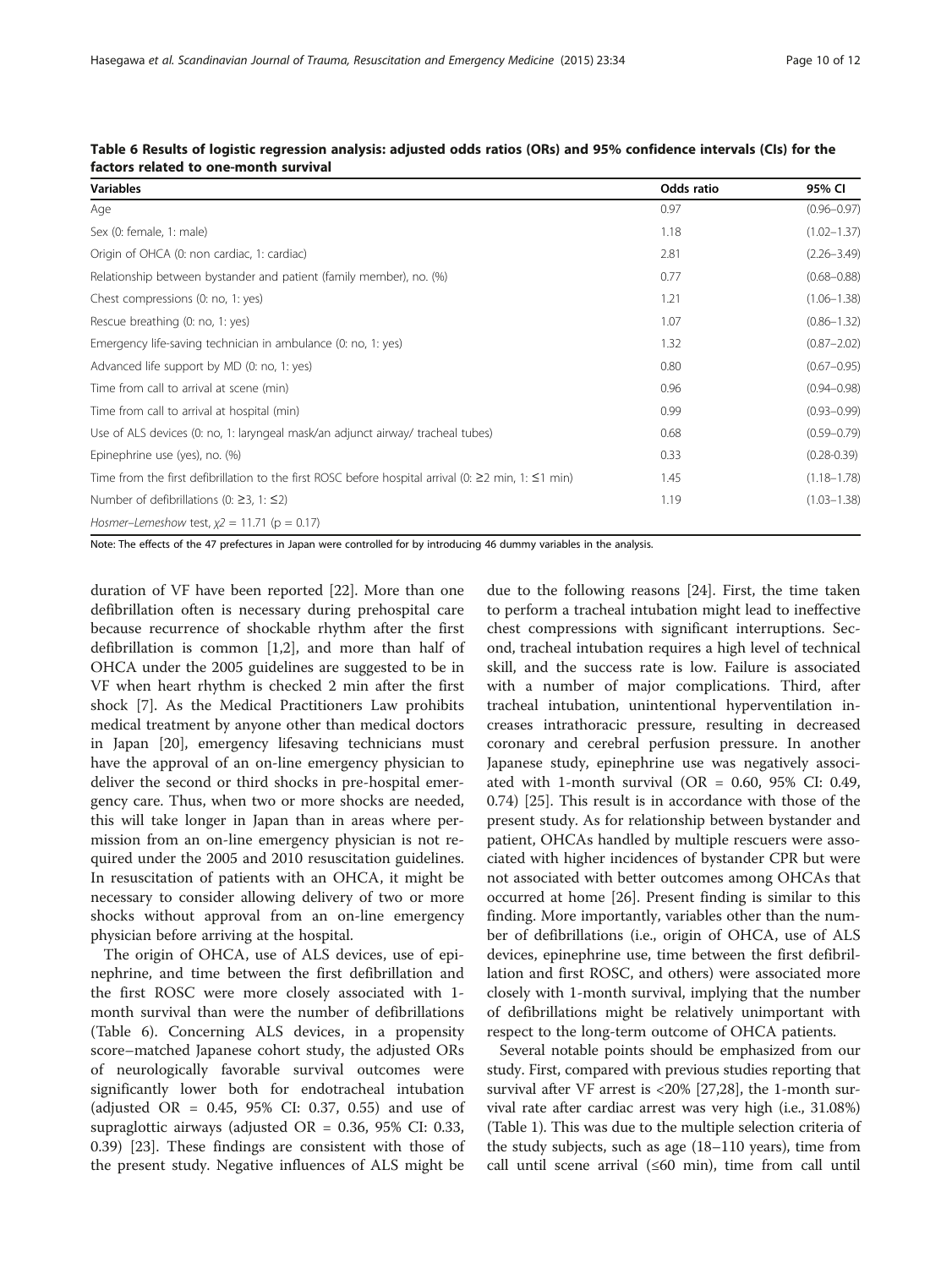<span id="page-10-0"></span>arrival at a hospital (≤480 min), eyewitness (yes), initial rhythm (VF/pulseless VT), use of public AED (no), and defibrillation by ELS personnel using a biphasic defibrillator (yes). Second, 1-month survival rate decreased as the number of shocks increased (Figure [3](#page-5-0)). A previous study revealed that a large number of VF recurrences leads to lower patient survival due to cardiac arrest [\[1](#page-11-0)]. Thus, the present finding was consistent with the previous findings. Notably, in the figure, a non-significant peak in the 1 month survival rate was observed around where the number of shocks was 7 (Figure [3\)](#page-5-0). Previous studies have reported similar findings, and this might be due to episodes with several min of good quality CPR [\[29-31](#page-11-0)]. Third, although there was a significant difference in the mean CPC and OPC scores between the ≤2 shocks and the  $\geq$ 3 shocks groups, the mean CPC and OPC scores were more or less in category 2, indicating patients with moderate cerebral disability. This might be due to the analysis methods with subjects limited to survivors at 1 month after the event. Fourth, since Japanese EMS have a limitation to administer the second and following shocks to cardiovert a patient with a shockable rhythm, we compared outcomes between patient groups that needed  $\geq 1$  and 1 shocks. There was a significant difference between the 1 and ≥2 shock groups with respect to the proportions of ROSC (positive; 40.51% vs. 27.89%), 1-month survival (positive; 35.73% vs. 27.93%), CPC (1, 2) (26.00% vs. 18.94%), and OPC (1, 2) (26.78% *vs.* 18.75%) with  $p < 0.01$ , respectively. The on-line control by physicians could be one explanation for the significant differences in outcome measures between the 1 and ≥2 shock groups in Japan.

We refer to a methodological point in the study. As the SDA is an exploratory technique, the present findings need to be verified. Time from call until arrival at the hospital was another predictor of 1-month survival in patients with OHCA. Thus, SDA was applied to the data, and an optimal cut-off time point from call to arrival at the hospital was identified to predict 1-month survival. Among the higher survival rate group predicted by the time from call until arrival at the hospital  $(\leq 26)$ min; 1-month survival rate 38.87%), the mean number of shocks was 2.02 (Figure [4](#page-7-0)). In summary, the numbers of shocks in the high survival group in the first and second SDA were similar. The results are based on two different approaches and consistently show that a distinct cutoff point exists between two and three shocks. Thus, the SDA result (i.e., the cut-off point between two and three shocks is the best predictor of 1-month survival among patients with OHCA) is supported, and we believe that the present findings can be trusted.

Our study had several limitations. First, data regarding the use of cardio active and antirrhythmic agents were not included in the analysis because of the lack of the

data. Second, data on in-hospital CPR after arrival at the hospital were not included in the analysis. Some of our findings were due to factors associated with in-hospital resuscitation, such as hypothermia [\[32](#page-11-0)] and mechanical chest compression devices [[33\]](#page-11-0). We could not find a specific reason that there should be a difference between the  $\leq 2$  shocks and  $\geq 3$  shocks groups with respect to inhospital care. However, it is possible that the quality of in-hospital resuscitation may have influenced 1-month survival after the event. We admit that the effects of such factors were not controlled in this study. Third, although the 2005 and 2010 resuscitation guidelines were quite similar to the 2010 AHA Guidelines for CPR and ECC, permission from an on-line emergency physician is required when the second or further defibrillation shocks are necessary in Japan. Thus, the external validity of the present findings might be limited. Fourth, we identified the cutoff point in the number of shocks to predict 1-month survival after OHCA in adults, but caution should be taken when attributing a causal relationship between the predictor and the proportion of patients surviving. Fifth, there was a high exclusion rate due to the numerous inclusion criteria. Specifically, of the initial number of cardiac arrest cases between January 1, 2009 and December 31, 2012 (n = 493,320), only 4.2% of cases were used in this analysis. Sixth, due to a lack of information, it was not possible to specify the amount of time that second defibrillations were delayed to allow for MD approval. In a future study, an evaluation of significant differences in survival based on the time to the second defibrillation should be conducted.

## Conclusions

In summary, the cutoff point in the number of defibrillations of patients with an OHCA most closely related to 1-month survival was between 2 and 3, and when  $\geq 3$ shocks were needed, the likelihood of non-survival 1 month after an OHCA increased. Because of the observational nature of this study, further research is necessary to verify these findings.

## Additional file

[Additional file 1: Table S1.](http://www.sjtrem.com/content/supplementary/s13049-015-0112-4-s1.docx) Results of signal detection analysis concerning the association between the number of defibrillation shocks and ROSC among patients with out-of-hospital cardiac arrest presenting with ventricular fibrillation.

#### Competing interests

The authors declare that they have no competing interests.

#### Authors' contributions

MH, TA, and AH participated in idea formation and study design. MH, TN, and AH collected and managed the data. MH, TA, TN, DO, and AH wrote the first draft and did the statistical analysis. AH supervised interpretation of